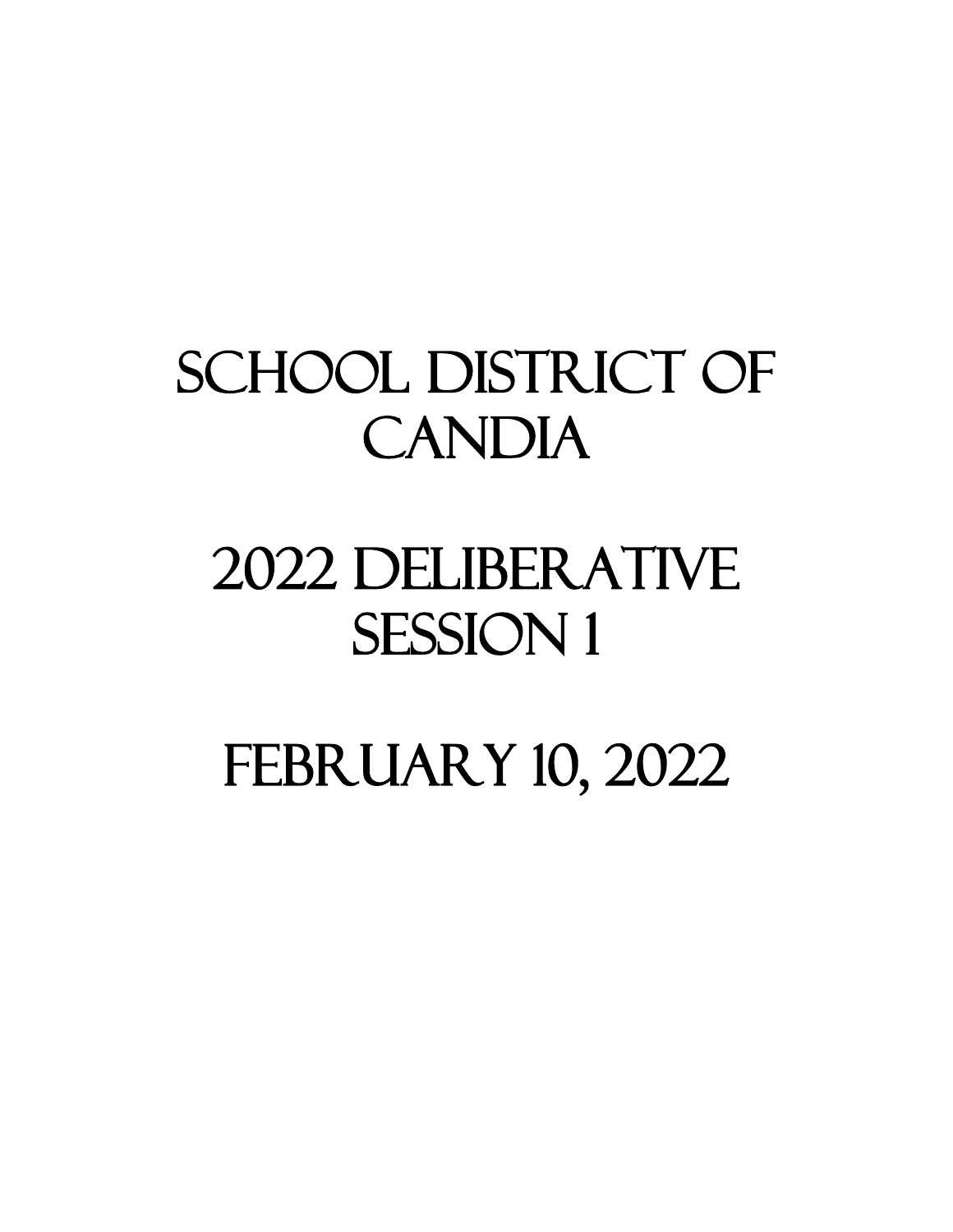#### **CANDIA SCHOOL DISTRICT WARRANT STATE OF NEW HAMPSHIRE**

#### **TO THE INHABITANTS OF THE SCHOOL DISTRICT, IN THE TOWN OF CANDIA, NEW HAMPSHIRE, QUALIFIED TO VOTE IN DISTRICT AFFAIRS:**

#### *First Session of Annual Meeting – Deliberative*

*You are hereby notified to meet at the Candia Moore School, in said District, on the 10th day of February 2022, 6:00 p.m. This session shall consist of explanation, discussion, and debate of warrant articles number 2 through 5. Warrant articles may be amended subject to the following limitations: (a) warrant articles whose wording is prescribed by law shall not be amended, (b) warrant articles that are amended shall be placed on the official ballot for a final vote on the main motion, as amended, and (c) no warrant article shall be amended to eliminate the subject matter of the article.*

#### *Second Session of Annual Meeting – Voting*

*Voting on warrant articles number 1 through 5 shall be conducted by official ballot to be held in conjunction with Town voting on the 8th day of March 2022. Polls will be open from 6:00 a.m. to 7:00 p.m. at the Candia Youth Athletic Association, 27 Raymond Road.*

1. To choose the following school district officers:

a) One School Board Member 3-year term

2. Shall the Candia School District vote to approve the cost items included in the collective bargaining agreement reached between the Candia School Board and the Candia Educational Support Professionals, which calls for the following increase in salaries and benefits at current staffing levels over the amount paid in the prior fiscal year:

| <b>Estimated Increase</b> |
|---------------------------|
| \$44,746                  |
| \$27,817                  |
| \$26,333                  |
|                           |

and further to raise and appropriate \$44,746 for the 2022-2023 fiscal year, such sum representing the additional costs attributable to the increase in salaries and benefits required by the new agreement over those that would be paid at current staffing levels? (Recommended by the School Board 5-0) (Recommended by the Budget Committee 9- 0)

3. Shall the Candia School District raise and appropriate as an operating budget, not including appropriations by special warrant articles and other appropriations voted separately, the amounts set forth on the budget posted with the warrant or as amended by vote of the first session, for the purposes set forth therein, totaling \$9,859,983? Should this article be defeated, the default budget shall be \$9,745,118, which is the same as last year, with certain adjustments required by previous action of the Candia School District or by law; or the governing body may hold one special meeting, in accordance with RSA 40:13, X and XVI, to take up the issue of a revised operating budget only. (Recommended by the School Board 5-0) (Recommended by the Budget Committee 7-2)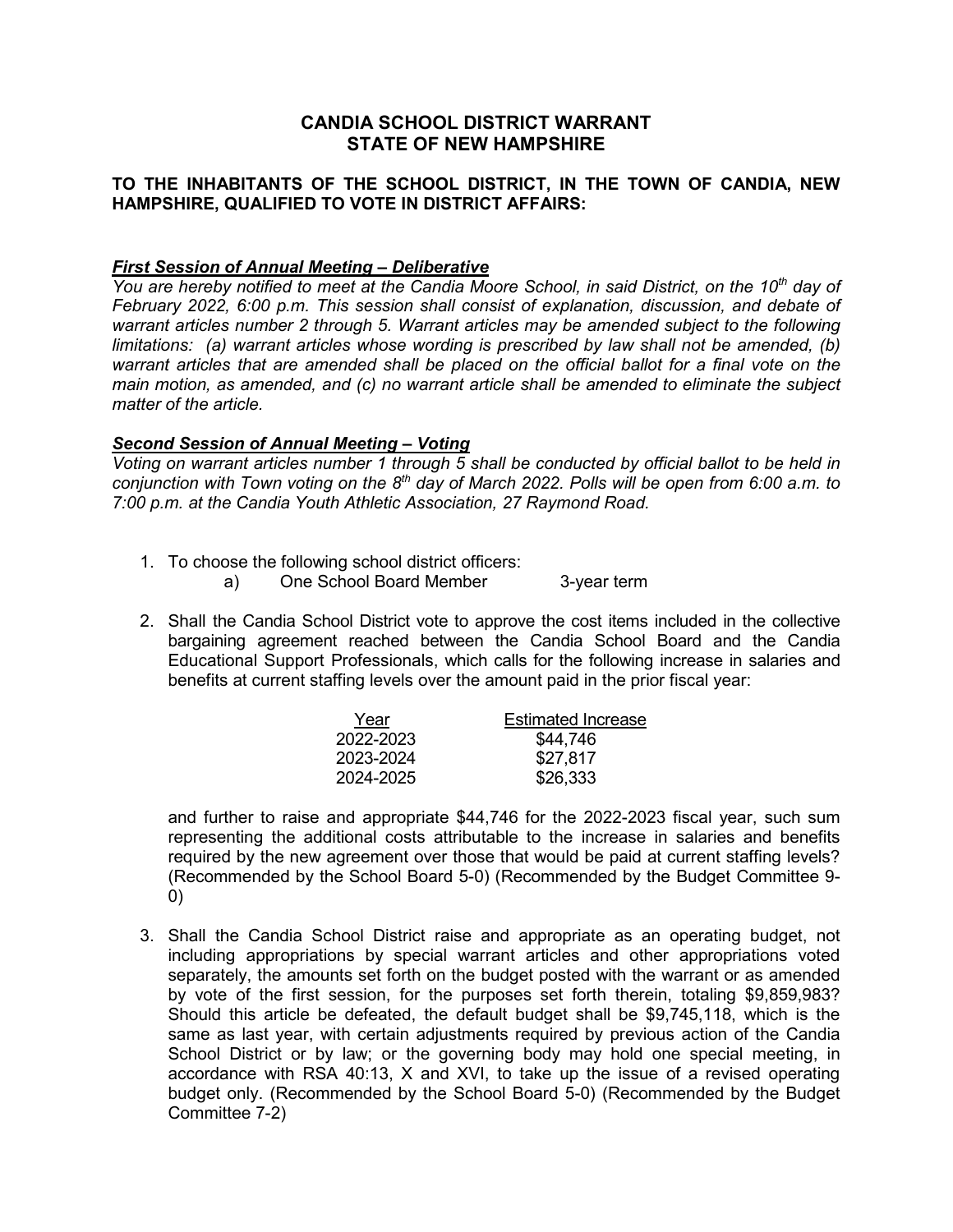- 4. Shall the Candia School District vote to authorize the School Board to enter into a multiyear (15 year) lease/purchase agreement in the amount of \$2,262,411 for the purpose of installing energy saving equipment including but not limited to LED lighting, roof replacements, HVAC upgrades, insulation, and other improvements to the Candia Moore School, and to raise and appropriate the sum of \$192,128 for the first year's payment for that purpose? This lease agreement contains an escape clause. Future payments will be offset by guaranteed energy savings and a reduction in utility and fuel costs for the district. (Majority vote required) (Recommended by the School Board 5-0) (Recommended by the Budget Committee 5-4)
- 5. Shall the Candia School District cease any and all forms of mandates requiring the wearing of facemasks/coverings and make the wearing of facemasks/coverings optional while on school grounds for students, staff and visitors? (Submitted by petition)

Given under our hands and seal at said Candia, New Hampshire, this **company of January**, 2022.

SCHOOL BOARD OF CANDIA, NEW HAMPSHIRE Matthew Woodrow, Chair Stephanie Helmig, Vice Chair Dana Buckley, Clerk Kristina Ickes Mark Chalbeck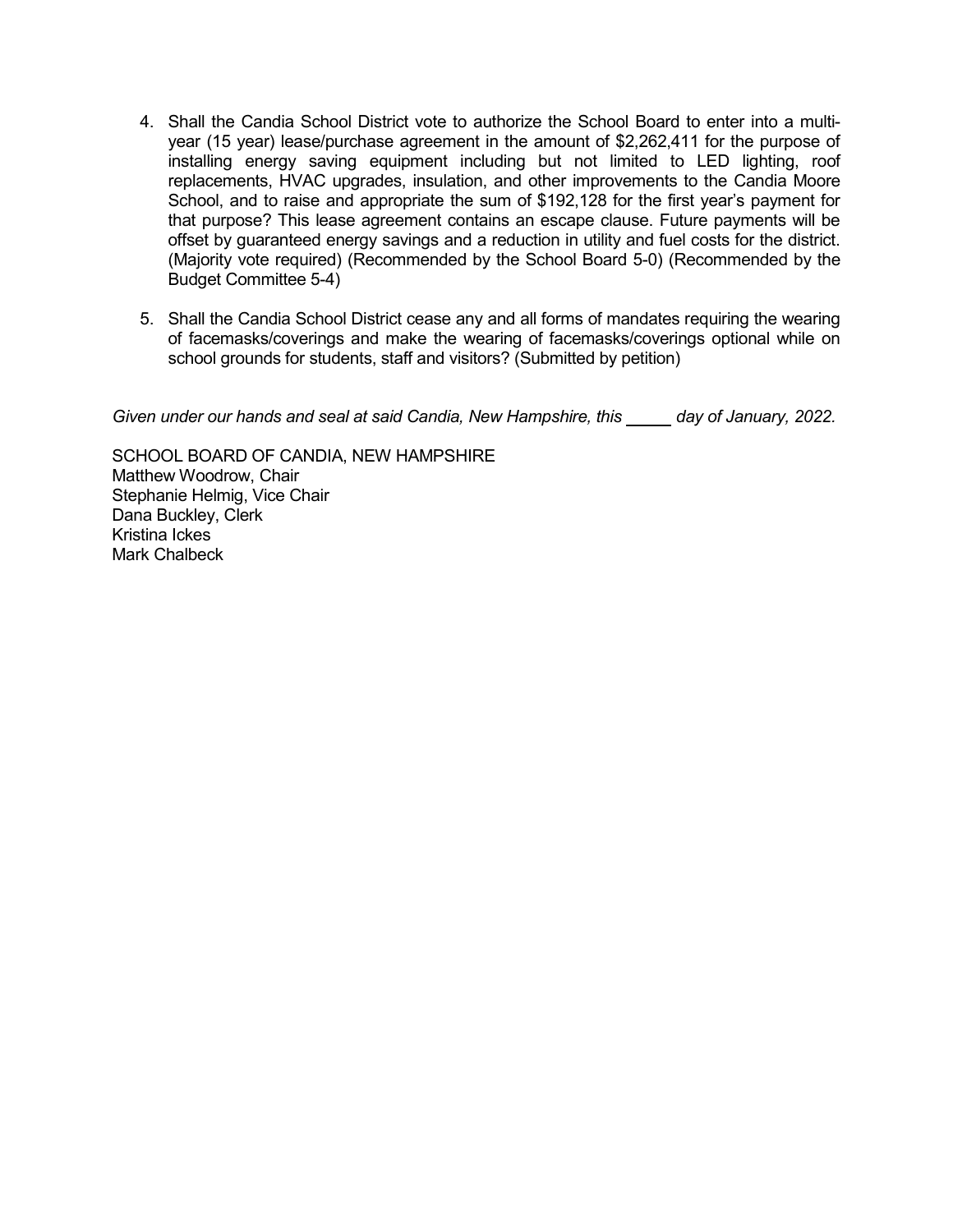|                           |               |                                          |                   | <b>Adopted</b>     | <b>Default</b> | <b>Proposed</b> |
|---------------------------|---------------|------------------------------------------|-------------------|--------------------|----------------|-----------------|
|                           |               |                                          | <b>Actual</b>     | <b>Budget</b>      | <b>Budget</b>  | <b>Budget</b>   |
| <b>Account Number</b>     | <b>Object</b> | <b>Description</b>                       | $20 - 21$         | $21 - 22$          | $22 - 23$      | $22 - 23$       |
| 21-1100-1-02-00-          | 5112          | <b>REG ED - TEACHER SALARIES</b>         | 1,369,853.46      | 1,336,822.18       | 1,465,510.22   | 1,465,510.22    |
| 21-1100-1-02-00-          | 5114          | REG ED - PARAPROFESSIONAL                | 1,394.83          | 23,191.74          | 23,191.74      | 23,191.74       |
| 21-1100-1-02-00-          | 5120          | REG ED - SUBSTITUTE SALARIES             | 24,767.65         | 25,000.00          | 25,000.00      | 25,000.00       |
| 21-1100-1-02-00-          | 5122          | REG ED - HEALTH INSURANCE BUYOUT         | 21,936.64         | 21,936.65          | 21,936.65      | 21,936.65       |
| 21-1100-1-02-00-          | 5211          | REG ED - HEALTH INSURANCE                | 376,746.07        | 399,302.40         | 438,002.37     | 438,002.37      |
| 21-1100-1-02-00-          | 5212          | REG ED - DENTAL INSURANCE                | 20,249.67         | 23,220.93          | 20,700.60      | 20,700.60       |
| $21 - 1100 - 1 - 02 - 00$ | 5213          | <b>REG ED - LIFE INSURANCE</b>           | 1,917.81          | 1,822.56           | 1,822.56       | 1,822.56        |
| 21-1100-1-02-00-          | 5214          | REG ED - DISABILITY INSURANCE            | 3,914.52          | 3,947.52           | 4,096.13       | 4,096.13        |
| 21-1100-1-02-00-          | 5220          | <b>REG ED - FICA</b>                     | 104,403.99        | 107,631.76         | 115,563.84     | 115,563.84      |
| $21-1100-1-02-00$         | 5232          | REG ED - NHRS PROFESSIONAL               | 245,671.26        | 281,000.07         | 308,050.26     | 308,050.26      |
| 21-1100-1-02-00-          | 5240          | REG ED - TUITION REIMBURSEMENT           | 5,372.50          | 25,000.00          | 25,000.00      | 25,000.00       |
| $21 - 1100 - 1 - 02 - 00$ | 5241          | REG ED - WORKSHOP REIMB PROF             | 1,251.00          | 6,200.00           | 6,200.00       | 3,000.00        |
| 21-1100-1-02-00-          | 5250          | REG ED - UNEMPLOYMENT INSURANCE          | 118.43            | 2,530.00           | 2,640.00       | 2,640.00        |
| 21-1100-1-02-00-          | 5260          | REG ED - WORKER'S COMPENSATION           | 5,714.27          | 5,501.24           | 5,775.67       | 5,775.67        |
| 21-1100-1-02-00-          | 5320          | REG ED - PROFESSIONAL EDUCATIONAL        | 0.00              | 500.00             | 500.00         | 500.00          |
| 21-1100-1-02-00-          | 5330          | <b>REG ED - OTHER PROF SVCS</b>          | 0.00              | 500.00             | 500.00         | 500.00          |
| 21-1100-1-02-00-          | 5430          | REG ED - REPAIRS & MAINT SERVICES        | 2,054.80          | 3,679.00           | 3,679.00       | 3,679.00        |
| 21-1100-1-02-00-          | 5431          | REG ED - REPAIRS EQUIPMENT               | 0.00              | 200.00             | 200.00         | 300.00          |
| 21-1100-1-02-00-          | 5442          | <b>REG ED - RENTAL OF EQUIPMENT</b>      | 7,740.00          | 7,740.00           | 7,740.00       | 7,740.00        |
| 21-1100-1-02-00-          | 5580          | REG ED - MILEAGE REIMBURSEMENT           | 0.00              | 300.00             | 300.00         | 300.00          |
| 21-1100-1-02-00-          | 5610          | <b>REG ED - SUPPLIES</b>                 | 6,290.60          | 12,000.00          | 12,000.00      | 12,000.00       |
| 21-1100-1-02-00-          | 5641          | <b>REG ED - TEXTBOOKS</b>                | 0.00              | 300.00             | 300.00         | 300.00          |
| 21-1100-1-02-00-          | 5643          | REG ED - INFORMATION ACCESS FEES         | 0.00              | 0.00               | 0.00           | 0.00            |
| $21-1100-1-02-00$         | 5737          | REG ED - REPLACEMENT FURNITURE & F       | 27,400.00         | 0.00               | 0.00           | 1,344.94        |
| 21-1100-1-02-06-          | 5641          | <b>FOREIGN LANGUAGE - TEXTBOOKS</b>      | 0.00              | 796.00             | 796.00         | 500.00          |
| 21-1100-1-02-08-          | 5610          | <b>ART - SUPPLIES</b>                    | (253.35)          | 2,293.20           | 2,293.20       | 2,475.00        |
| $21 - 1100 - 1 - 02 - 18$ | 5610          | <b>HEALTH - SUPPLIES</b>                 | $\overline{0.00}$ | 798.10             | 798.10         | 1,022.24        |
| 21-1100-1-02-23-          | 5610          | MATH - SUPPLIES                          | 255.16            | 520.00             | 520.00         | 520.00          |
| 21-1100-1-02-23-          | 5641          | MATH - TEXTBOOKS                         | 0.00              | 0.00               | 0.00           | 0.00            |
| 21-1100-1-02-23-          | 5643          | MATH - INFORMATION ACCESS FEES           | 4,587.70          | 5,617.70           | 5,617.70       | 9,360.00        |
| 21-1100-1-02-23-          | 5645          | <b>MATH - PRACTICE BOOKS</b>             | 7,062.21          | 7,062.21           | 7,062.21       | 3,469.70        |
| 21-1100-1-02-24-          | 5610          | <b>MUSIC - SUPPLIES</b>                  | 0.00              | $\frac{1}{920.00}$ | 920.00         | 920.00          |
| 21-1100-1-02-24-          | 5643          | MUSIC - INFORMATION ACCESS FEES          | 488.50            | 699.84             | 699.84         | 550.00          |
| 21-1100-1-02-24-          | 5731          | MUSIC - NEW EQUIPMENT                    | 0.00              | 206.66             | 0.00           | 245.68          |
| 21-1100-1-02-25-          | 5610          | PHYS ED - SUPPLIES                       | 0.00              | 460.85             | 460.85         | 671.31          |
| 21-1100-1-02-27-          | 5610          | <b>READING - SUPPLIES</b>                | 0.00              | 237.84             | 237.84         | 272.77          |
| 21-1100-1-02-27-          | 5643          | <b>READING - INFORMATION ACCESS FEES</b> | 0.00              | 1,046.55           | 1,046.55       | 1,800.00        |
| 21-1100-1-02-27-          | 5645          | <b>READING - PRACTICE BOOKS</b>          | 7,949.44          | 1,875.00           | 1,875.00       | 966.00          |
| 21-1100-1-02-29-          | 5610          | <b>SCIENCE - SUPPLIES</b>                | 415.95            | 3,262.55           | 3,262.55       | 750.00          |
| $21 - 1100 - 1 - 02 - 29$ | 5641          | <b>SCIENCE - TEXTBOOKS</b>               | 0.00              | 0.00               | 0.00           | 0.00            |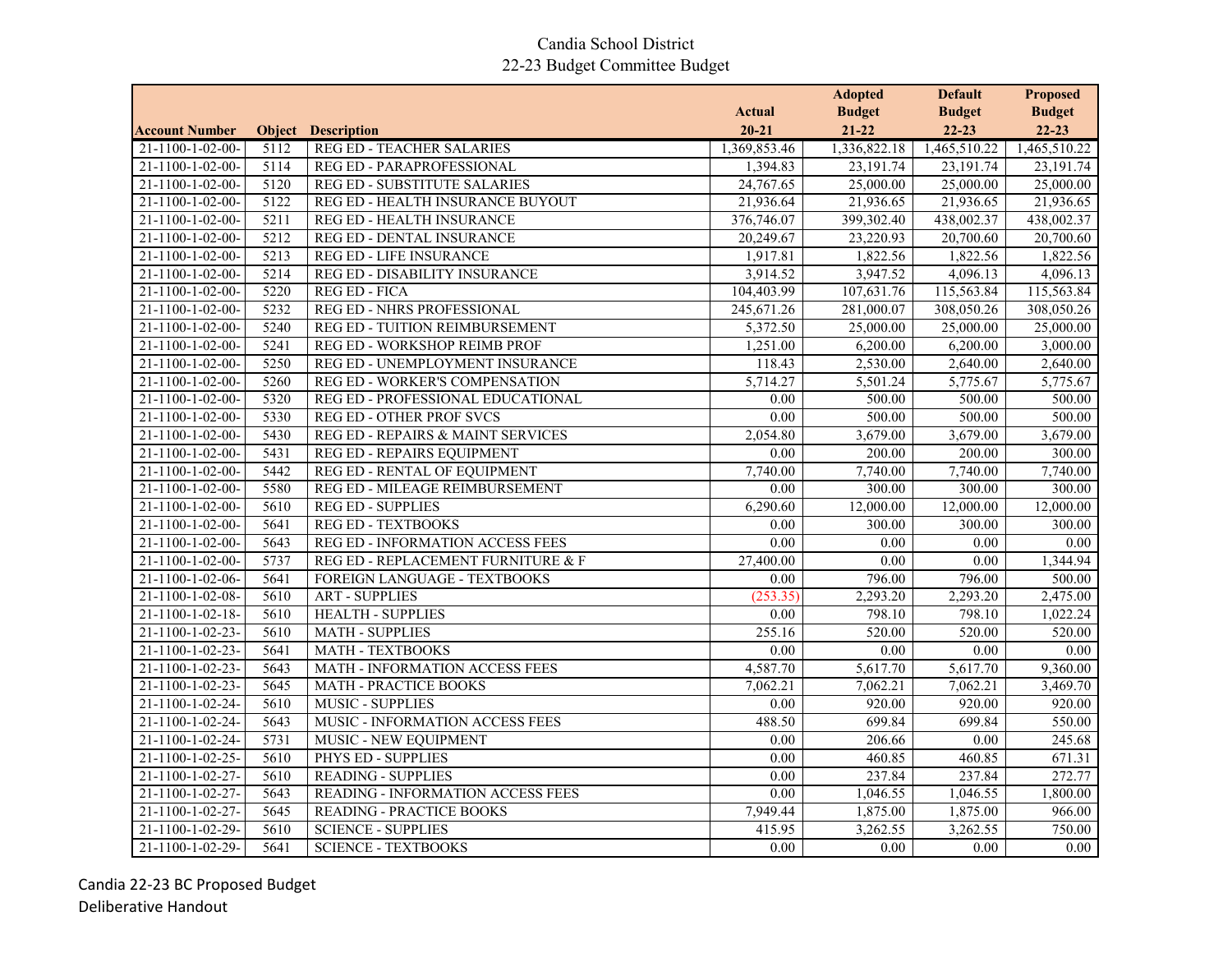|                           |      |                                                       |                            | <b>Adopted</b><br><b>Budget</b> | <b>Default</b>             | <b>Proposed</b>            |
|---------------------------|------|-------------------------------------------------------|----------------------------|---------------------------------|----------------------------|----------------------------|
| <b>Account Number</b>     |      | <b>Object Description</b>                             | <b>Actual</b><br>$20 - 21$ | $21 - 22$                       | <b>Budget</b><br>$22 - 23$ | <b>Budget</b><br>$22 - 23$ |
| $21 - 1100 - 1 - 02 - 29$ | 5643 | <b>SCIENCE - INFORMATION ACCESS FEES</b>              | 1,680.00                   | 1,755.00                        | 1,755.00                   | 1,940.60                   |
| $21-1100-1-02-30-$        | 5610 | <b>SOCIAL STUDIES - SUPPLIES</b>                      | 0.00                       | 469.19                          | 469.19                     | 0.00                       |
|                           |      | <b>FUNCTION: REGULAR EDUCATION - 1100</b>             | 2,248,983.11               | 2,316,346.74                    | 2,516,523.07               | 2,512,417.28               |
|                           |      |                                                       |                            |                                 |                            |                            |
| 21-1105-3-02-00-          | 5561 | REG ED HIGH SCHOOL - TUITION OTHER LEA'S              | 167,118.84                 | 0.00                            | 0.00                       | 0.00                       |
| 21-1105-3-02-00-          | 5563 | REG ED HIGH SCHOOL - TUITION PUBLIC ACADEMIES         | 1,736,081.22               | 1,904,022.00                    | 1,751,274.00               | 1,751,274.00               |
|                           |      | <b>FUNCTION: REGULAR EDUCATION HIGH SCHOOL - 1105</b> | 1,903,200.06               | 1,904,022.00                    | 1,751,274.00               | 1,751,274.00               |
|                           |      |                                                       |                            |                                 |                            |                            |
|                           |      |                                                       |                            |                                 |                            |                            |
| 21-1200-1-02-00-          | 5111 | SPED ELEMENTARY - ADMIN/OTHER SALARIES                | 85,956.79                  | 87,676.00                       | 87,676.00                  | 89,430.00                  |
| 21-1200-1-02-00-          | 5112 | SPED ELEMENTARY - TEACHER SALARIES                    | 136,879.88                 | 152,696.00                      | 150,491.00                 | 150,491.00                 |
| 21-1200-1-02-00-          | 5114 | SPED ELEMENTARY - PARAPROFESSIONAL                    | 105,764.15                 | 170,233.60                      | 169,211.53                 | 169,211.53                 |
| 21-1200-1-02-00-          | 5115 | SPED ELEMENTARY - SECRETARIAL SALARIES                | 27,254.80                  | 28,121.40                       | 28,121.40                  | 38,377.44                  |
| 21-1200-1-02-00-          | 5117 | SPED ELEMENTARY - CO-CURRICULAR SALARIES              | $0.00\,$                   | 100.00                          | 200.00                     | 200.00                     |
| 21-1200-1-02-00-          | 5122 | SPED ELEMENTARY - HEALTH INSURANCE BUYOUT             | 2,250.00                   | 1,500.00                        | 1,500.00                   | 1,500.00                   |
| 21-1200-1-02-00-          | 5211 | SPED ELEMENTARY - HEALTH INSURANCE                    | 104,915.82                 | 185,565.30                      | 195,093.47                 | 196,429.55                 |
| 21-1200-1-02-00-          | 5212 | SPED ELEMENTARY - DENTAL INSURANCE                    | 3,239.01                   | 4,272.13                        | 4,013.62                   | 5,189.24                   |
| 21-1200-1-02-00-          | 5213 | SPED ELEMENTARY - LIFE INSURANCE                      | 414.88                     | 570.72                          | 570.72                     | 593.28                     |
| 21-1200-1-02-00-          | 5214 | SPED ELEMENTARY - DISABILITY INSURANCE                | 570.12                     | 704.66                          | 707.77                     | 707.77                     |
| 21-1200-1-02-00-          | 5220 | SPED ELEMENTARY - FICA                                | 24,038.17                  | 33,677.40                       | 33,430.50                  | 34,349.26                  |
| 21-1200-1-02-00-          | 5231 | SPED ELEMENTARY - NHRS SUPPORT                        | 3,062.76                   | 3,953.87                        | 3,953.87                   | 5,395.87                   |
| 21-1200-1-02-00-          | 5232 | SPED ELEMENTARY - NHRS PROFESSIONAL                   | 39,555.45                  | 50,210.90                       | 50,062.71                  | 50,431.40                  |
| 21-1200-1-02-00-          | 5240 | SPED ELEMENTARY - TUITION REIMBURSEMENT               | 0.00                       | 1,800.00                        | 1,800.00                   | 1,800.00                   |
| 21-1200-1-02-00-          | 5241 | SPED ELEMENTARY - WORKSHOP REIMB PROF                 | 375.00                     | 795.00                          | 795.00                     | 795.00                     |
| 21-1200-1-02-00-          | 5244 | SPED ELEMENTARY - SECRETARIAL WORKSHOP                | $\overline{0.00}$          | 375.00                          | 375.00                     | 0.00                       |
| 21-1200-1-02-00-          | 5250 | SPED ELEMENTARY - UNEMPLOYMENT INSURANCE              | 82.63                      | 1,650.00                        | 1,870.00                   | 1,870.00                   |
| 21-1200-1-02-00-          | 5260 | SPED ELEMENTARY - WORKER'S COMPENSATION               | 1,967.48                   | 1,770.78                        | 1,988.41                   | 1,988.41                   |
| 21-1200-1-02-00-          | 5330 | SPED ELEMENTARY - OTHER PROF SVCS                     | 132,355.13                 | 188,452.00                      | 179,786.73                 | 179,786.73                 |
| 21-1200-1-02-00-          | 5336 | SPED ELEMENTARY - MEDICAID SERVICE PROVIDER           | 4.06                       | 5,000.00                        | 0.00                       | 0.00                       |
| 21-1200-1-02-00-          | 5430 | SPED ELEMENTARY - REPAIRS & MAINT SERVICES            | 0.00                       | 350.00                          | 350.00                     | 350.00                     |
| 21-1200-1-02-00-          | 5442 | SPED ELEMENTARY - RENTAL OF EQUIPMENT                 | 1,793.05                   | 1,500.00                        | 1,500.00                   | 1,500.00                   |
| 21-1200-1-02-00-          | 5531 | SPED ELEMENTARY - TELEPHONE                           | 2,133.92                   | 1,850.00                        | 2,000.00                   | 2,000.00                   |
| 21-1200-1-02-00-          | 5561 | SPED ELEMENTARY - TUITION OTHER LEA'S                 | 0.00                       | 0.00                            | 0.00                       | 0.00                       |
| 21-1200-1-02-00-          | 5564 | SPED ELEMENTARY - TUITION TO PRIVATE SCHOOL           | 0.00                       | 9,210.00                        | 16,000.00                  | 16,000.00                  |
| 21-1200-1-02-00-          | 5580 | SPED ELEMENTARY - MILEAGE REIMBURSEMENT               | 446.80                     | 3,500.00                        | 3,500.00                   | 3,500.00                   |
| 21-1200-1-02-00-          | 5610 | SPED ELEMENTARY - SUPPLIES                            | $\overline{0.00}$          | 500.00                          | 500.00                     | 500.00                     |
| $21 - 1200 - 1 - 02 - 00$ | 5643 | SPED ELEMENTARY - INFORMATION ACCESS FEES             | 38.85                      | 200.00                          | 200.00                     | 200.00                     |
| 21-1200-1-02-00-          | 5737 | SPED ELEMENTARY - REPLACEMENT FURNITURE & F           | 0.00                       | $0.00\,$                        | 0.00                       | 0.00                       |
| 21-1200-1-02-00-          | 5810 | SPED ELEMENTARY - DUES & FEES                         | 1,130.00                   | 1,075.00                        | 1,075.00                   | 1,075.00                   |
|                           |      | <b>FUNCTION: SPECIAL EDUCATION ELEMENTARY - 1200</b>  | 674,228.75                 | 937,309.76                      | 936,772.73                 | 953,671.48                 |
|                           |      |                                                       |                            |                                 |                            |                            |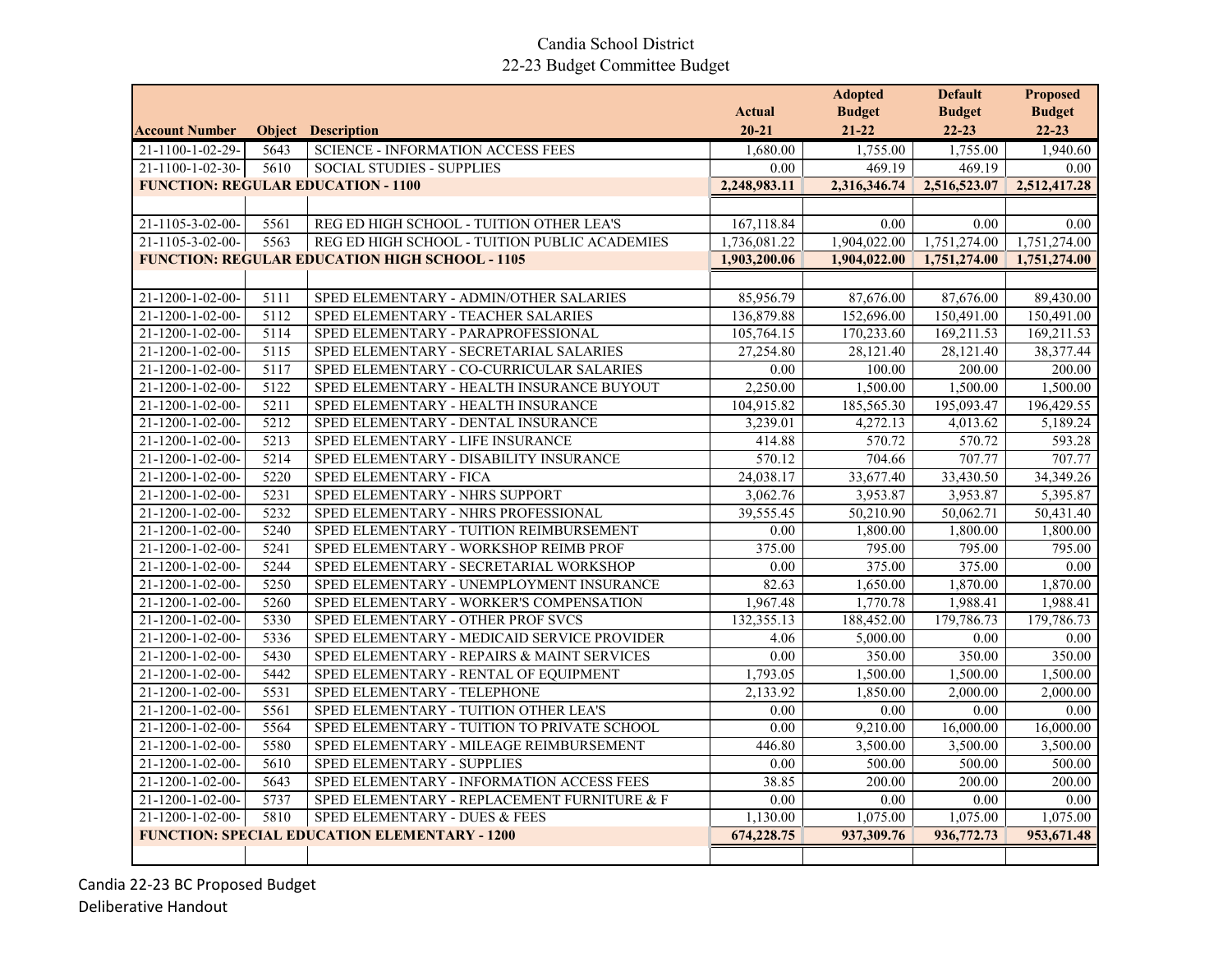|                       |      |                                                          | <b>Actual</b> | <b>Adopted</b><br><b>Budget</b> | <b>Default</b><br><b>Budget</b> | <b>Proposed</b><br><b>Budget</b> |
|-----------------------|------|----------------------------------------------------------|---------------|---------------------------------|---------------------------------|----------------------------------|
| <b>Account Number</b> |      | <b>Object Description</b>                                | $20 - 21$     | $21 - 22$                       | $22 - 23$                       | $22 - 23$                        |
| 21-1200-2-02-00-      | 5320 | SPED MIDDLE - PROFESSIONAL EDUCATIONAL                   | 63,440.16     | 0.00                            | 167,280.84                      | 167,280.84                       |
| 21-1200-2-02-00-      | 5330 | SPED MIDDLE - OTHER PROF SVCS                            | 222,834.38    | 0.00                            | 0.00                            | 0.00                             |
| 21-1200-2-02-00-      | 5561 | SPED MIDDLE - TUITION OTHER LEA'S                        | 62,720.00     | 53,865.00                       | 75,225.36                       | 75,225.36                        |
| 21-1200-2-02-00-      | 5564 | SPED MIDDLE - TUITION TO PRIVATE SCHOOL                  | 212,626.40    | 0.00                            | 0.00                            | 0.00                             |
|                       |      | <b>FUNCTION: SPECIAL EDUCATION MIDDLE - 1200</b>         | 561,620.94    | 53,865.00                       | 242,506.20                      | 242,506.20                       |
|                       |      |                                                          |               |                                 |                                 |                                  |
| 21-1200-3-00-00-      | 5320 | SPED HIGH SCHOOL - PROFESSIONAL EDUCATIONAL              | 32,740.03     | 118,088.00                      | 127,495.10                      | 127,495.10                       |
| 21-1200-3-00-00-      | 5330 | SPED HIGH SCHOOL - OTHER PROF SVCS                       | 13,340.00     | 12,960.00                       | 14,007.00                       | 14,007.00                        |
| 21-1200-3-00-00-      | 5561 | SPED HIGH SCHOOL - TUITION OTHER LEA'S                   | 50,758.26     | 0.00                            | 0.00                            | 0.00                             |
| 21-1200-3-00-00-      | 5563 | SPED HIGH SCHOOL - TUITION PUBLIC ACADEMIES              | 589,761.15    | 625,482.00                      | 627,920.80                      | 627,920.80                       |
| 21-1200-3-00-00-      | 5564 | SPED HIGH SCHOOL - TUITION TO PRIVATE SCHOOL             | 202,449.24    | 520,051.00                      | 634,262.45                      | 634,262.45                       |
|                       |      | <b>FUNCTION: SPECIAL EDUCATION HIGH SCHOOL - 1200</b>    | 889,048.68    | 1,276,581.00                    | 1,403,685.35                    | 1,403,685.35                     |
|                       |      |                                                          |               |                                 |                                 |                                  |
| 21-1230-1-00-00-      | 5564 | <b>ESY - TUITION TO PRIVATE SCHOOL</b>                   | 0.00          | 0.00                            | 0.00                            | 0.00                             |
| 21-1230-1-02-00-      | 5112 | ESY ELEMENTARY - TEACHER SALARIES                        | 5,787.50      | 7,200.00                        | 7,200.00                        | 7,200.00                         |
| 21-1230-1-02-00-      | 5114 | ESY ELEMENTARY - PARAPROFESSIONAL                        | 309.65        | 4,200.00                        | 4,200.00                        | 4,200.00                         |
| 21-1230-1-02-00-      | 5220 | ESY ELEMENTARY - FICA                                    | 466.44        | 872.10                          | 872.10                          | 872.10                           |
| 21-1230-1-02-00-      | 5231 | ESY ELEMENTARY - NHRS SUPPORT                            | $0.00\,$      | 590.52                          | 590.52                          | 590.52                           |
| 21-1230-1-02-00-      | 5232 | ESY ELEMENTARY - NHRS PROFESSIONAL                       | 1,030.18      | 1,513.44                        | 1,513.44                        | 1,513.44                         |
| 21-1230-1-02-00-      | 5330 | ESY ELEMENTARY - OTHER PROF SVCS                         | 6,732.97      | 12,240.00                       | 16,600.00                       | 16,600.00                        |
| 21-1230-1-02-00-      | 5610 | ESY ELEMENTARY - SUPPLIES                                | $0.00\,$      | 50.00                           | 50.00                           | 0.00                             |
|                       |      | <b>FUNCTION: EXTENDED SCHOOL YEAR ELEMENTARY - 1230</b>  | 14,326.74     | 26,666.06                       | 31,026.06                       | 30,976.06                        |
| 21-1230-2-02-00-      | 5564 | ESY MIDDLE - TUITION TO PRIVATE SCHOOL                   | 8,173.00      | 2,037.00                        | 2,037.00                        | 2,037.00                         |
|                       |      | <b>FUNCTION: EXTENDED SCHOOL YEAR MIDDLE - 1230</b>      | 8,173.00      | 2,037.00                        | 2,037.00                        | 2,037.00                         |
|                       |      |                                                          |               |                                 |                                 |                                  |
| 21-1230-3-02-00-      | 5563 | ESY HIGH SCHOOL - TUITION PUBLIC ACADEMIES               | $0.00\,$      | 3,195.00                        | 3,354.75                        | 3,354.75                         |
| 21-1230-3-02-00-      | 5564 | ESY HIGH SCHOOL - TUITION TO PRIVATE SCHOOL              | 2,285.44      | 15,547.00                       | 17,838.07                       | 17,838.07                        |
|                       |      | <b>FUNCTION: EXTENDED SCHOOL YEAR HIGH SCHOOL - 1230</b> | 2,285.44      | 18,742.00                       | 21,192.82                       | 21,192.82                        |
|                       |      |                                                          |               |                                 |                                 |                                  |
| 21-1260-1-02-00-      | 5114 | ELL - PARAPROFESSIONAL                                   | 0.00          | 0.00                            | 0.00                            | 0.00                             |
| 21-1260-1-02-00-      | 5220 | <b>ELL</b> - FICA                                        | 0.00          | 0.00                            | $0.00\,$                        | $0.00\,$                         |
| 21-1260-1-02-00-      | 5250 | ELL - UNEMPLOYMENT INSURANCE                             | 0.00          | 0.00                            | 0.00                            | $0.00\,$                         |
| 21-1260-1-02-00-      | 5260 | ELL - WORKER'S COMPENSATION                              | 0.00          | 0.00                            | 0.00                            | $0.00\,$                         |
| 21-1260-1-02-00-      | 5330 | <b>ELL - OTHER PROF SVCS</b>                             | 0.00          | 2,000.00                        | 1,000.00                        | 1,000.00                         |
|                       |      | <b>FUNCTION: ENGLISH LANGUAGE LEARNERS - 1260</b>        | 0.00          | 2,000.00                        | 1,000.00                        | 1,000.00                         |
|                       |      |                                                          |               |                                 |                                 |                                  |
| 21-1270-1-02-00-      | 5112 | ADV LEARNER - TEACHER SALARIES                           | 0.00          | 0.00                            | $0.00\,$                        | 0.00                             |
| 21-1270-1-02-00-      | 5211 | ADV LEARNER - HEALTH INSURANCE                           | 0.00          | 0.00                            | 0.00                            | 0.00                             |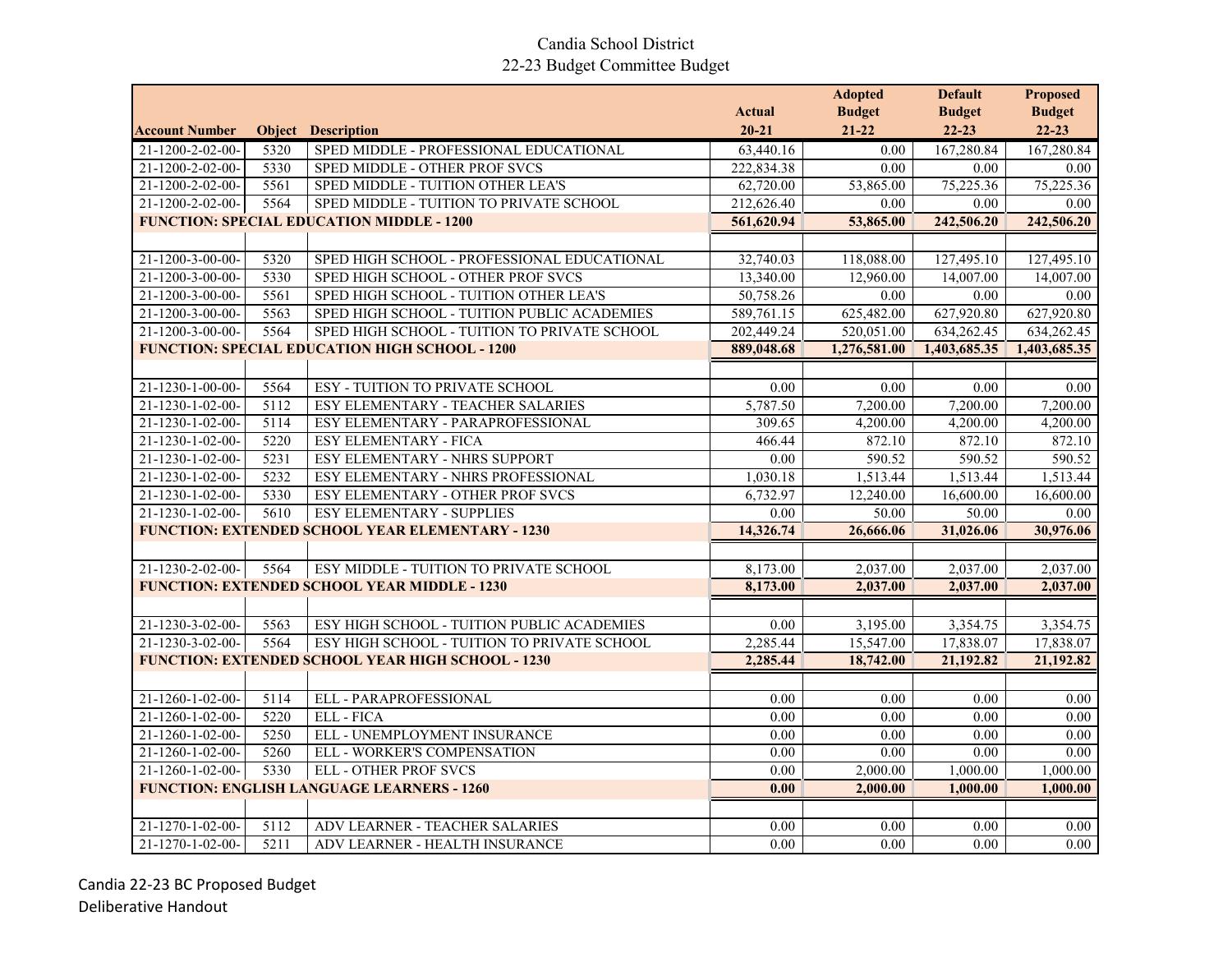|                                      |      |                                                                         | <b>Actual</b>     | <b>Adopted</b><br><b>Budget</b> | <b>Default</b><br><b>Budget</b> | <b>Proposed</b>            |
|--------------------------------------|------|-------------------------------------------------------------------------|-------------------|---------------------------------|---------------------------------|----------------------------|
| <b>Account Number</b>                |      | <b>Object Description</b>                                               | $20 - 21$         | $21-22$                         | $22 - 23$                       | <b>Budget</b><br>$22 - 23$ |
| 21-1270-1-02-00-                     | 5212 | ADV LEARNER - DENTAL INSURANCE                                          |                   | 0.00                            | 0.00                            |                            |
| 21-1270-1-02-00-                     | 5213 | ADV LEARNER - LIFE INSURANCE                                            | $0.00\,$<br>0.00  | 0.00                            | 0.00                            | $0.00\,$<br>0.00           |
| 21-1270-1-02-00-                     | 5214 | ADV LEARNER - DISABILITY INSURANCE                                      | $\overline{0.00}$ | 0.00                            | 0.00                            | $\overline{0.00}$          |
| 21-1270-1-02-00-                     | 5220 | ADV LEARNER - FICA                                                      | 0.00              | 0.00                            | 0.00                            | $\overline{0.00}$          |
| 21-1270-1-02-00-                     | 5232 |                                                                         | 0.00              | $0.00\,$                        | 0.00                            | 0.00                       |
|                                      | 5250 | ADV LEARNER - NHRS PROFESSIONAL<br>ADV LEARNER - UNEMPLOYMENT INSURANCE | 0.00              | 0.00                            | 0.00                            | 0.00                       |
| 21-1270-1-02-00-<br>21-1270-1-02-00- | 5260 |                                                                         | $\overline{0.00}$ | 0.00                            | 0.00                            | $\overline{0.00}$          |
|                                      |      | ADV LEARNER - WORKER'S COMPENSATION                                     |                   |                                 |                                 |                            |
| 21-1270-1-02-00-                     | 5563 | ADV LEARNER - TUITION PUBLIC ACADEMIES                                  | 0.00              | 1,613.39                        | 1,613.39                        | 1,613.39                   |
| 21-1270-1-02-00-                     | 5610 | <b>ADV LEARNER - SUPPLIES</b>                                           | 0.00              | 0.00                            | 0.00                            | 0.00                       |
|                                      |      | <b>FUNCTION: ADVANCED LEARNERS - 1270</b>                               | 0.00              | 1,613.39                        | 1,613.39                        | 1,613.39                   |
|                                      |      |                                                                         |                   |                                 |                                 |                            |
| 21-1410-1-02-00-                     | 5111 | COCURRICULAR - ADMIN/OTHER SALARIES                                     | 0.00              | 300.00                          | 300.00                          | 300.00                     |
| 21-1410-1-02-00-                     | 5112 | COCURRICULAR - TEACHER SALARIES                                         | 45.00             | 4,800.00                        | 4,800.00                        | 4,800.00                   |
| 21-1410-1-02-00-                     | 5117 | COCURRICULAR - CO-CURRICULAR SALARIES                                   | 11,136.00         | 15,416.00                       | 15,416.00                       | 15,416.00                  |
| 21-1410-1-02-00-                     | 5220 | COCURRICULAR - FICA                                                     | 842.40            | 1,569.48                        | 1,569.48                        | 1,569.48                   |
| 21-1410-1-02-00-                     | 5231 | COCURRICULAR - NHRS SUPPORT                                             | $0.00\,$          | 0.00                            | 0.00                            | $0.00\,$                   |
| 21-1410-1-02-00-                     | 5232 | COCURRICULAR - NHRS PROFESSIONAL                                        | 1,844.27          | 4,312.47                        | 4,312.47                        | 4,312.47                   |
| 21-1410-1-02-00-                     | 5580 | COCURRICULAR - MILEAGE REIMBURSEMENT                                    | 0.00              | $0.00\,$                        | 0.00                            | $0.00\,$                   |
| 21-1410-1-02-00-                     | 5610 | <b>COCURRICULAR - SUPPLIES</b>                                          | 124.55            | 980.00                          | 980.00                          | 980.00                     |
| 21-1410-1-02-00-                     | 5810 | <b>COCURRICULAR - DUES &amp; FEES</b>                                   | 1,052.50          | 2,250.00                        | 2,250.00                        | 2,250.00                   |
|                                      |      | <b>FUNCTION: ADVANCED LEARNERS - 1410</b>                               | 15,044.72         | 29,627.95                       | 29,627.95                       | 29,627.95                  |
|                                      |      |                                                                         |                   |                                 |                                 |                            |
| 21-1420-1-02-00-                     | 5117 | ATHLETICS - CO-CURRICULAR SALARIES                                      | 6,231.00          | 15,409.00                       | 15,409.00                       | 15,409.00                  |
| 21-1420-1-02-00-                     | 5220 | <b>ATHLETICS - FICA</b>                                                 | 475.03            | 1,178.79                        | 1,178.79                        | 1,178.79                   |
| 21-1420-1-02-00-                     | 5232 | ATHLETICS - NHRS PROFESSIONAL                                           | 642.04            | 3,238.98                        | 3,238.98                        | 3,238.98                   |
| 21-1420-1-02-00-                     | 5330 | ATHLETICS - OTHER PROF SVCS                                             | 785.00            | 5,250.00                        | 5,250.00                        | 3,715.00                   |
| 21-1420-1-02-00-                     | 5441 | ATHLETICS - RENTAL OF LAND & BUILDING                                   | $\overline{0.00}$ | 5,580.00                        | 5,580.00                        | 5,320.00                   |
| 21-1420-1-02-00-                     | 5610 | <b>ATHLETICS - SUPPLIES</b>                                             | 497.66            | 1,652.25                        | 1,652.25                        | 1,343.75                   |
| $21 - 1420 - 1 - 02 - 00$            | 5739 | ATHLETICS - OTHER EQUIPMENT                                             | 0.00              | 2,714.97                        | 0.00                            | 7,471.31                   |
| 21-1420-1-02-00-                     | 5810 | <b>ATHLETICS - DUES &amp; FEES</b>                                      | 0.00              | 580.00                          | 580.00                          | 530.00                     |
| <b>FUNCTION: ATHLETICS - 1420</b>    |      |                                                                         | 8,630.73          | 35,603.99                       | 32,889.02                       | 38,206.83                  |
|                                      |      |                                                                         |                   |                                 |                                 |                            |
| 21-2120-1-02-00-                     | 5112 | <b>GUIDANCE - TEACHER SALARIES</b>                                      | 73,138.04         | 74,600.80                       | 76,092.08                       | 76,092.08                  |
| 21-2120-1-02-00-                     | 5211 | <b>GUIDANCE - HEALTH INSURANCE</b>                                      | 19,180.94         | 21,654.00                       | 22,524.12                       | 22,524.12                  |
| 21-2120-1-02-00-                     | 5212 | <b>GUIDANCE - DENTAL INSURANCE</b>                                      | 709.18            | 783.27                          | 783.27                          | 783.27                     |
| 21-2120-1-02-00-                     | 5213 | <b>GUIDANCE - LIFE INSURANCE</b>                                        | 75.00             | 75.00                           | 75.00                           | 75.00                      |
| 21-2120-1-02-00-                     | 5214 | <b>GUIDANCE - DISABILITY INSURANCE</b>                                  | 211.56            | 220.07                          | 224.47                          | 224.47                     |
| 21-2120-1-02-00-                     | 5220 | <b>GUIDANCE - FICA</b>                                                  | 5,420.27          | 5,706.96                        | 5,821.05                        | 5,821.05                   |
| 21-2120-1-02-00-                     | 5232 | GUIDANCE - NHRS PROFESSIONAL                                            | 13,018.47         | 15,681.09                       | 15,994.56                       | 15,994.56                  |
| 21-2120-1-02-00-                     | 5250 | GUIDANCE - UNEMPLOYMENT INSURANCE                                       | 5.51              | 110.00                          | 110.00                          | 110.00                     |
|                                      |      |                                                                         |                   |                                 |                                 |                            |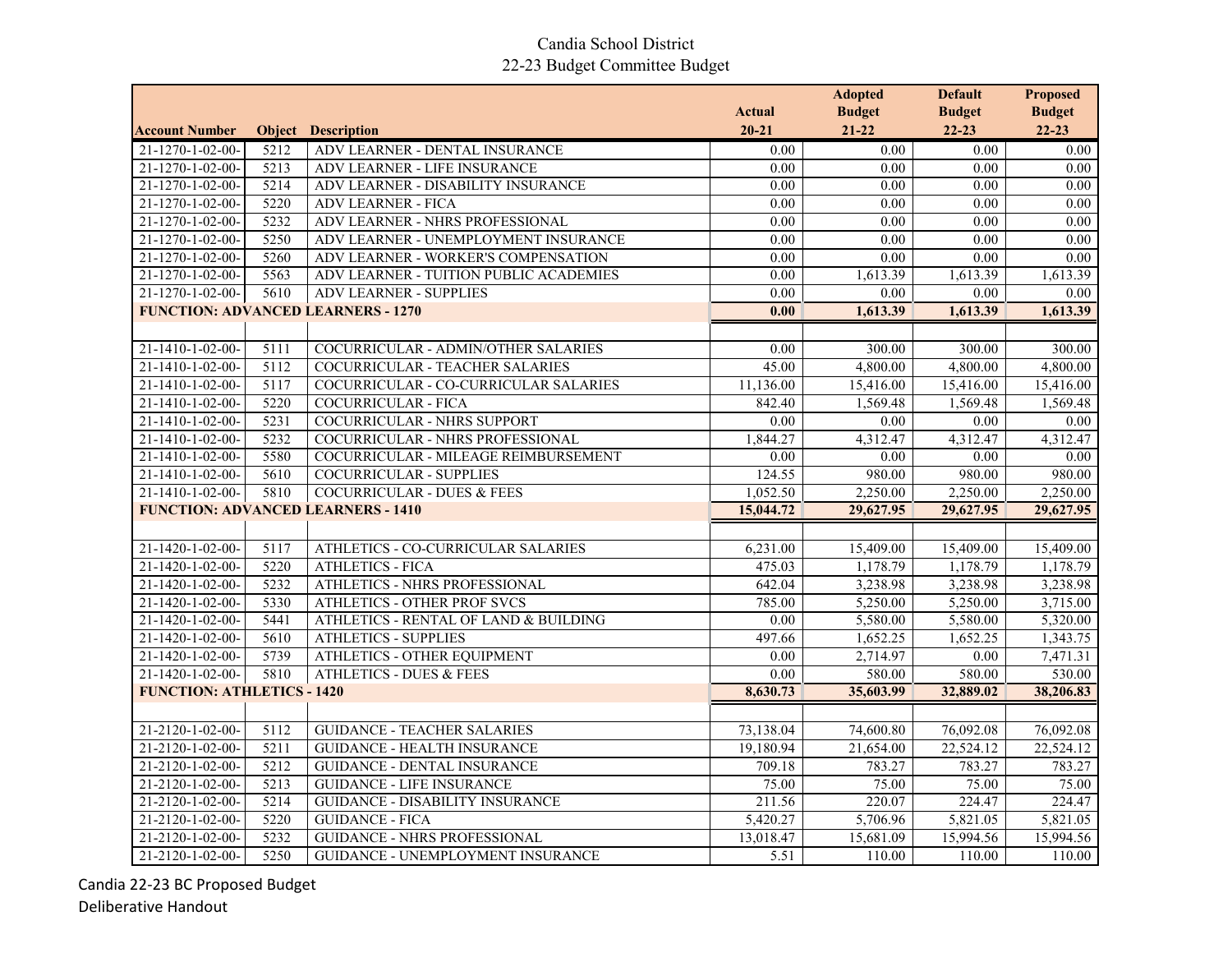|                                        |      |                                               |               | <b>Adopted</b> | <b>Default</b>    | <b>Proposed</b>   |
|----------------------------------------|------|-----------------------------------------------|---------------|----------------|-------------------|-------------------|
|                                        |      |                                               | <b>Actual</b> | <b>Budget</b>  | <b>Budget</b>     | <b>Budget</b>     |
| <b>Account Number</b>                  |      | <b>Object Description</b>                     | $20 - 21$     | $21 - 22$      | $22 - 23$         | $22 - 23$         |
| 21-2120-1-02-00-                       | 5260 | GUIDANCE - WORKER'S COMPENSATION              | 304.14        | 302.13         | 311.98            | 311.98            |
| 21-2120-1-02-00-                       | 5330 | <b>GUIDANCE - OTHER PROF SVCS</b>             | 5,900.50      | 5,778.36       | 5,778.36          | 5,881.61          |
| <b>FUNCTION: GUIDANCE - 2120</b>       |      |                                               | 117,963.61    | 124,911.68     | 127,714.89        | 127,818.14        |
|                                        |      |                                               |               |                |                   |                   |
| 21-2130-1-02-00-                       | 5112 | HEALTH - TEACHER SALARIES                     | 55,158.00     | 56,980.00      | 58,832.00         | 58,832.00         |
| 21-2130-1-02-00-                       | 5120 | HEALTH - SUBSTITUTE SALARIES                  | 187.50        | 0.00           | 0.00              | 0.00              |
| 21-2130-1-02-00-                       | 5211 | HEALTH - HEALTH INSURANCE                     | 28,159.46     | 28,910.76      | 30,064.32         | 30,064.32         |
| 21-2130-1-02-00-                       | 5212 | HEALTH - DENTAL INSURANCE                     | 1,412.32      | 1,389.42       | 1,389.42          | 1,389.42          |
| 21-2130-1-02-00-                       | 5213 | HEALTH - LIFE INSURANCE                       | 75.75         | 75.00          | 75.00             | 75.00             |
| 21-2130-1-02-00-                       | 5214 | <b>HEALTH - DISABILITY INSURANCE</b>          | 159.78        | 168.09         | 173.55            | 173.55            |
| 21-2130-1-02-00-                       | 5220 | <b>HEALTH - FICA</b>                          | 3,903.35      | 4,358.97       | 4,500.64          | 4,500.64          |
| 21-2130-1-02-00-                       | 5232 | HEALTH - NHRS PROFESSIONAL                    | 9,818.20      | 11,977.20      | 12,366.49         | 12,366.49         |
| 21-2130-1-02-00-                       | 5250 | HEALTH - UNEMPLOYMENT INSURANCE               | 5.51          | 110.00         | 110.00            | 110.00            |
| 21-2130-1-02-00-                       | 5260 | HEALTH - WORKER'S COMPENSATION                | 208.60        | 230.77         | 241.21            | 241.21            |
| 21-2130-1-02-00-                       | 5330 | HEALTH - OTHER PROF SVCS                      | 229.50        | 4,000.00       | 4,000.00          | 4,000.00          |
| 21-2130-1-02-00-                       | 5610 | <b>HEALTH - SUPPLIES</b>                      | 1,497.42      | 2,322.00       | 2,322.00          | 2,026.00          |
| 21-2130-1-02-00-                       | 5641 | HEALTH - TEXTBOOKS                            | 0.00          | 100.00         | 100.00            | 150.00            |
| 21-2130-1-02-00-                       | 5642 | HEALTH - ELECTRONIC INFORMATION               | 530.62        | 523.00         | 523.00            | 523.00            |
| 21-2130-1-02-00-                       | 5735 | HEALTH - REPLACEMENT EQUIPMENT                | 119.31        | 2,051.00       | 0.00              | 3,391.95          |
| 21-2130-1-02-00-                       | 5810 | <b>HEALTH - DUES &amp; FEES</b>               | 0.00          | 150.00         | 150.00            | 150.00            |
| <b>FUNCTION: HEALTH - 2130</b>         |      |                                               | 101,465.32    | 113,346.21     | 114,847.63        | 117,993.58        |
|                                        |      |                                               |               |                |                   |                   |
| 21-2140-1-02-00-                       | 5330 | PSYCH SERVICES - OTHER PROF SVCS              | 84,192.66     | 91,245.00      | 89,355.00         | 89,355.00         |
| 21-2140-1-02-00-                       | 5340 | PSYCH SERVICES - TECHNICAL SERVICES           | 0.00          | 0.00           | 0.00              | 0.00              |
| $21 - 2140 - 1 - 02 - 00$              | 5610 | PSYCH SERVICES - SUPPLIES                     | 256.95        | 500.00         | 500.00            | 500.00            |
| <b>FUNCTION: PSYCH SERVICES - 2140</b> |      |                                               | 84,449.61     | 91,745.00      | 89,855.00         | 89,855.00         |
|                                        |      |                                               |               |                |                   |                   |
| 21-2140-2-02-00-                       | 5330 | PSYCH SERVICES - OTHER PROF SVCS              | 0.00          | 0.00           | 5,720.40          | 5,720.40          |
|                                        |      | <b>FUNCTION: PSYCH SERVICES MIDDLE - 2140</b> | 0.00          | 0.00           | 5,720.40          | 5,720.40          |
|                                        |      |                                               |               |                |                   |                   |
| 21-2140-3-02-00-                       | 5330 | PSYCH SERVICES - OTHER PROF SVCS              | 4,880.10      | 0.00           | 4,728.40          | 4,728.40          |
|                                        |      | <b>FUNCTION: PSYCH SERVICES HIGH - 2140</b>   | 4,880.10      | 0.00           | 4,728.40          | 4,728.40          |
|                                        |      |                                               |               |                |                   |                   |
| 21-2150-1-02-00-                       | 5211 | SPEECH - HEALTH INSURANCE                     |               | 0.00           | 0.00              | 0.00              |
| 21-2150-1-02-00-                       | 5212 | SPEECH - DENTAL INSURANCE                     |               | 0.00           | 0.00              | 0.00              |
| 21-2150-1-02-00-                       | 5250 | SPEECH - UNEMPLOYMENT INSURANCE               |               | 0.00           | $\overline{0.00}$ | $\overline{0.00}$ |
| 21-2150-1-02-00-                       | 5260 | SPEECH - WORKER'S COMPENSATION                |               | 0.00           | 0.00              | 0.00              |
| 21-2150-1-02-00-                       | 5330 | SPEECH - OTHER PROF SVCS                      | 96,094.95     | 113,220.00     | 116,384.00        | 116,384.00        |
| 21-2150-1-02-00-                       | 5580 | SPEECH - MILEAGE REIMBURSEMENT                |               | 0.00           | 0.00              | 0.00              |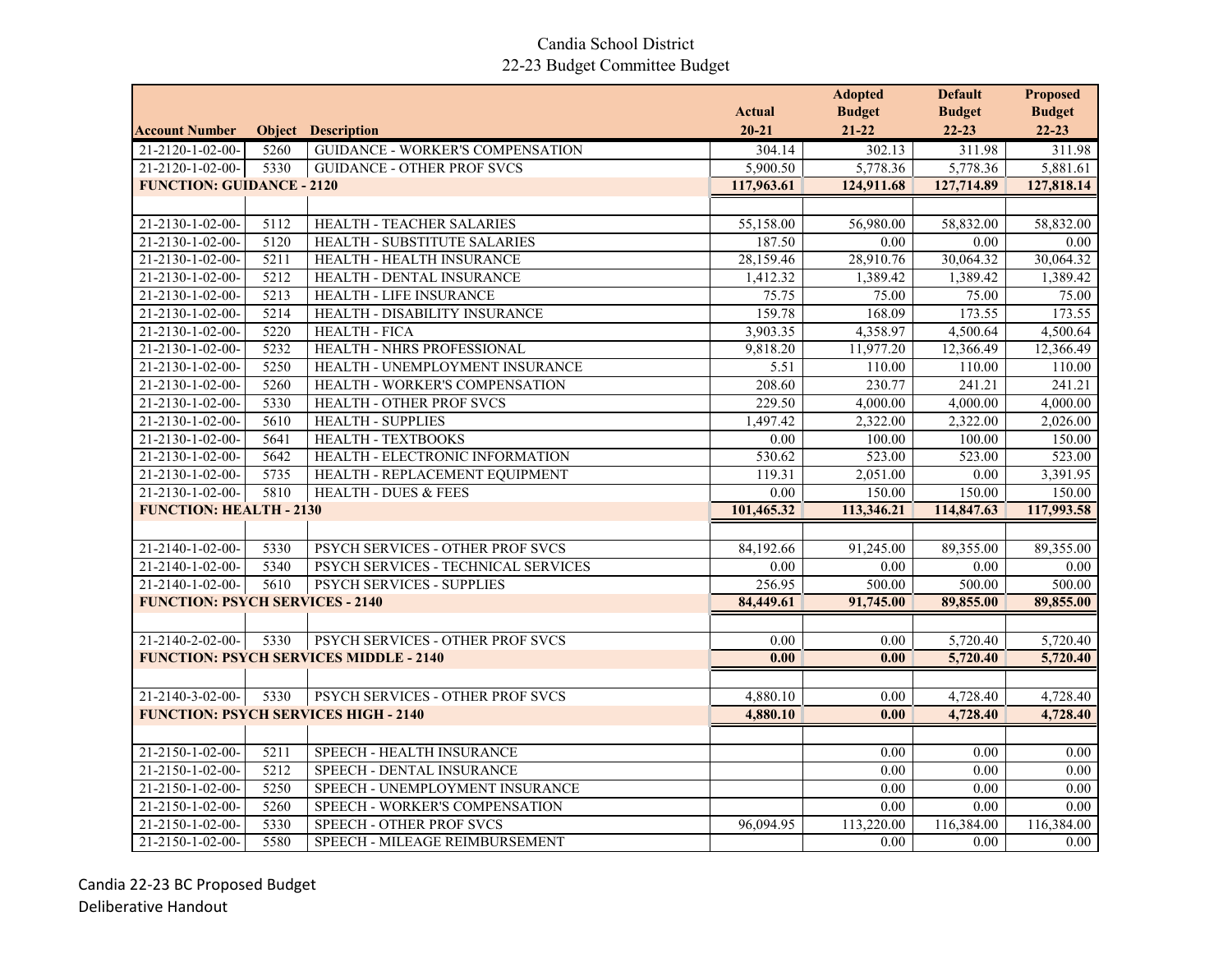|                                          |                   |                                                   | <b>Actual</b> | <b>Adopted</b><br><b>Budget</b> | <b>Default</b><br><b>Budget</b> | <b>Proposed</b><br><b>Budget</b> |
|------------------------------------------|-------------------|---------------------------------------------------|---------------|---------------------------------|---------------------------------|----------------------------------|
| <b>Account Number</b>                    |                   | <b>Object</b> Description                         | $20 - 21$     | $21 - 22$                       | $22 - 23$                       | $22 - 23$                        |
| <b>FUNCTION: SPEECH SERVICES - 2140</b>  |                   |                                                   | 96,094.95     | 113,220.00                      | 116,384.00                      | 116,384.00                       |
|                                          |                   |                                                   |               |                                 |                                 |                                  |
| $21 - 2150 - 2 - 02 - 00 -$              | 5330              | <b>SPEECH - OTHER PROF SVCS</b>                   | 14,535.00     | 0.00                            | 0.00                            | 0.00                             |
|                                          |                   | <b>FUNCTION: SPEECH SERVICES MIDDLE - 2140</b>    | 14,535.00     | 0.00                            | 0.00                            | 0.00                             |
|                                          |                   |                                                   |               |                                 |                                 |                                  |
| 21-2150-3-02-00-                         | 5330              | SPEECH - OTHER PROF SVCS                          | 13,002.60     | 0.00                            | 10,627.20                       | 10,627.20                        |
|                                          |                   | <b>FUNCTION: SPEECH SERVICES HIGH - 2140</b>      | 13,002.60     | 0.00                            | 10,627.20                       | 10,627.20                        |
|                                          |                   |                                                   |               |                                 |                                 |                                  |
| $21 - 2160 - 1 - 02 - 00$                | 5331              | THERAPY SVCS - OT CONTRACTED SVCS                 |               | 0.00                            | 0.00                            | 0.00                             |
| 21-2160-1-02-00-                         | 5334              | THERAPY SVCS - OT CONTRACTED SVCS                 | 86,731.25     | 84,520.00                       | 91,530.00                       | 91,530.00                        |
| 21-2160-1-02-00-                         | 5610              | <b>THERAPY SVCS - SUPPLIES</b>                    |               | 0.00                            | $0.00\,$                        | 0.00                             |
| <b>FUNCTION: OT SERVICES - 2160</b>      |                   |                                                   | 86,731.25     | 84,520.00                       | 91,530.00                       | 91,530.00                        |
|                                          |                   |                                                   |               |                                 |                                 |                                  |
| 21-2160-2-02-00-                         | 5330              | THERAPY SVCS - OT CONTRACTED SVCS                 | 5,625.00      | 0.00                            | 0.00                            | $0.00\,$                         |
| 21-2160-2-02-00-                         | 5610              | THERAPY SVCS - SUPPLIES                           |               | 0.00                            | 0.00                            | 0.00                             |
|                                          |                   | <b>FUNCTION: OT SERVICES MIDDLE - 2160</b>        | 5,625.00      | 0.00                            | 0.00                            | 0.00                             |
|                                          |                   |                                                   |               |                                 |                                 |                                  |
| 21-2160-3-02-00-                         | 5330              | THERAPY SVCS - OT CONTRACTED SVCS                 | 294.80        | 0.00                            | 0.00                            | 0.00                             |
| 21-2160-3-02-00-                         | 5610              | <b>THERAPY SVCS - SUPPLIES</b>                    |               | 0.00                            | 0.00                            | 0.00                             |
| <b>FUNCTION: OT SERVICES HIGH - 2160</b> |                   |                                                   | 294.80        | 0.00                            | 0.00                            | 0.00                             |
|                                          |                   |                                                   |               |                                 |                                 |                                  |
| 21-2162-1-02-00-                         | 5330              | PHYSICAL THERAPY - OTHER PROF SVCS                | 710.00        | 1,000.00                        | 6,840.00                        | 6,840.00                         |
|                                          |                   | <b>FUNCTION: PHYSICAL THERAPY SERVICES - 2162</b> | 710.00        | 1,000.00                        | 6,840.00                        | 6,840.00                         |
|                                          |                   |                                                   |               |                                 |                                 |                                  |
| 21-2190-1-02-00-                         | 5330              | OTHER SUPPORT SERVICES - OTHER PROF SVCS          | 920.00        | 1,050.00                        | 1,050.00                        | 1,050.00                         |
| 21-2190-1-02-00-                         | 5550              | OTHER SUPPORT SERVICES - PRINTING                 | 0.00          | 500.00                          | 500.00                          | 500.00                           |
| 21-2190-1-02-00-                         | 5610              | OTHER SUPPORT SERVICES - SUPPLIES                 | 3,623.62      | 1,544.00                        | 1,544.00                        | 1,544.00                         |
| 21-2190-1-02-00-                         | 5810              | OTHER SUPPORT SERVICES - DUES & FEES              | $0.00\,$      | 0.00                            | 0.00                            | 0.00                             |
|                                          |                   | <b>FUNCTION: OTHER SUPPORT SERVICES - 2190</b>    | 4,543.62      | 3,094.00                        | 3,094.00                        | 3,094.00                         |
|                                          |                   |                                                   |               |                                 |                                 |                                  |
| 21-2210-1-02-00-                         | 5117              | STAFF DEVELOPMENT - CO-CURRICULAR SALARIES        | 12,445.00     | 7,312.00                        | 7,312.00                        | 8,312.00                         |
| 21-2210-1-02-00-                         | 5220              | <b>STAFF DEVELOPMENT - FICA</b>                   | 935.21        | 559.37                          | 559.37                          | 635.86                           |
| 21-2210-1-02-00-                         | 5232              | STAFF DEVELOPMENT - NHRS PROFESSIONAL             | 680.85        | 1,536.99                        | 1,536.99                        | 1,747.18                         |
| 21-2210-1-02-00-                         | 5291              | STAFF DEVELOPMENT - ADMIN DIRECTED WORKSHOPS      | 0.00          | 1,750.00                        | 1,750.00                        | 1,750.00                         |
| 21-2210-1-02-00-                         | 5330              | STAFF DEVELOPMENT - OTHER PROF SVCS               | 0.00          | 0.00                            | 0.00                            | 0.00                             |
|                                          |                   | <b>FUNCTION: STAFF DEVELOPMENT - 2210</b>         | 14,061.06     | 11,158.36                       | 11,158.36                       | 12,445.04                        |
|                                          |                   |                                                   |               |                                 |                                 |                                  |
| 21-2220-1-02-00-                         | 5111              | MEDIA - ADMIN/OTHER SALARIES                      | 62,661.15     | 63,060.97                       | 64,322.19                       | 64,322.19                        |
| 21-2220-1-02-00-                         | $\overline{5122}$ | MEDIA - HEALTH INSURANCE BUYOUT                   | 3,000.00      | 3,000.00                        | 3,000.00                        | 3,000.00                         |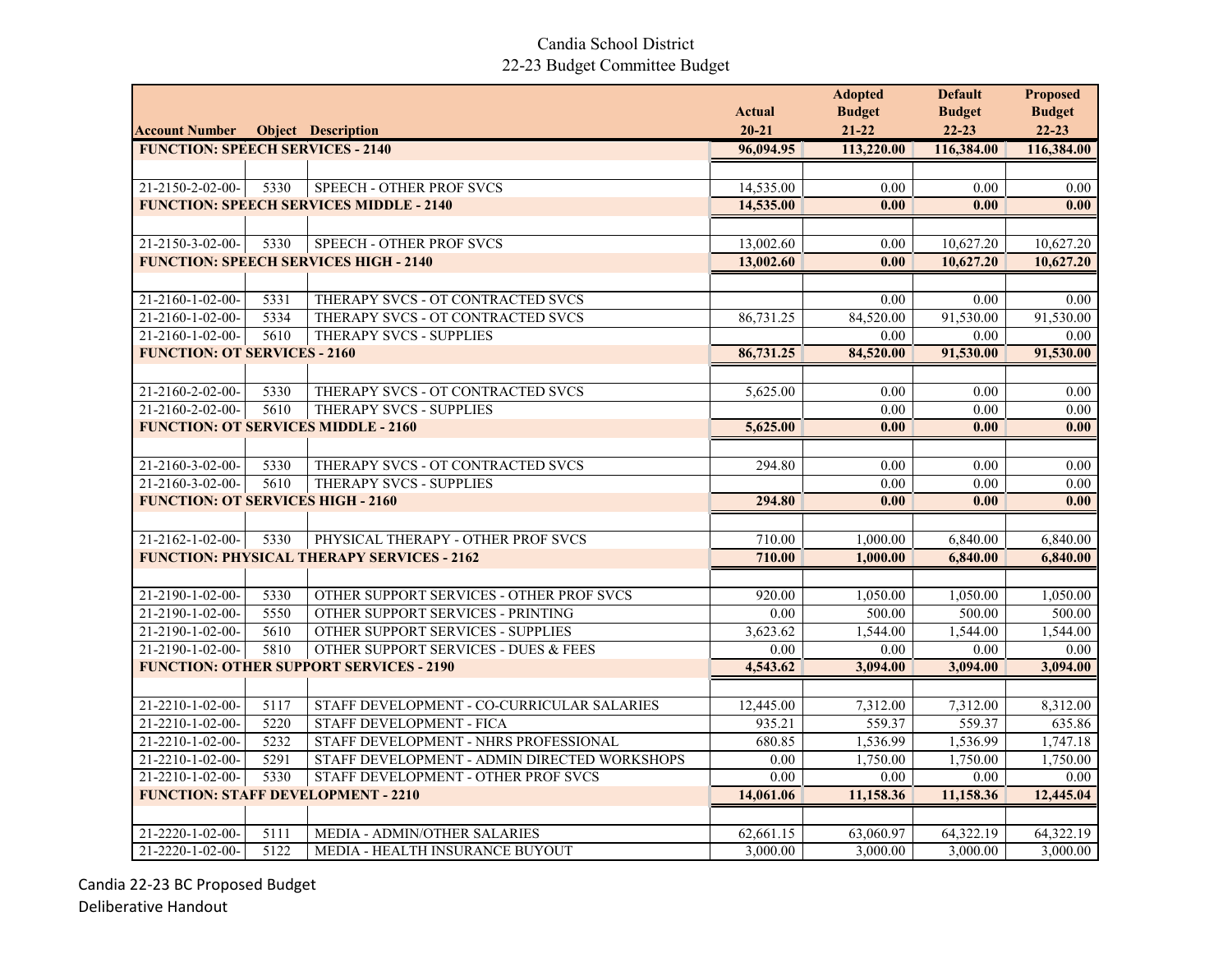|                                    |      |                                                   |                        | <b>Adopted</b> | <b>Default</b> | <b>Proposed</b> |
|------------------------------------|------|---------------------------------------------------|------------------------|----------------|----------------|-----------------|
|                                    |      |                                                   | <b>Actual</b>          | <b>Budget</b>  | <b>Budget</b>  | <b>Budget</b>   |
| <b>Account Number</b>              |      | <b>Object</b> Description                         | $20 - 21$              | $21 - 22$      | $22 - 23$      | $22 - 23$       |
| 21-2220-1-02-00-                   | 5213 | <b>MEDIA - LIFE INSURANCE</b>                     | 75.00                  | 75.00          | 75.00          | 75.00           |
| 21-2220-1-02-00-                   | 5214 | MEDIA - DISABILITY INSURANCE                      | 182.40                 | 186.03         | 189.75         | 189.75          |
| 21-2220-1-02-00-                   | 5220 | <b>MEDIA - FICA</b>                               | 5,023.19               | 5,053.66       | 5,150.15       | 5,150.15        |
| 21-2220-1-02-00-                   | 5232 | MEDIA - NHRS PROFESSIONAL                         | 11,153.75              | 13,255.42      | 13,520.52      | 13,520.52       |
| 21-2220-1-02-00-                   | 5250 | MEDIA - UNEMPLOYMENT INSURANCE                    | 5.51                   | 110.00         | 110.00         | 110.00          |
| 21-2220-1-02-00-                   | 5260 | MEDIA - WORKER'S COMPENSATION                     | 258.05                 | 255.40         | 263.72         | 263.72          |
| 21-2220-1-02-00-                   | 5430 | MEDIA - REPAIRS & MAINT SERVICES                  | 1,505.05               | 1,789.00       | 1,789.00       | 1,807.00        |
| 21-2220-1-02-00-                   | 5431 | <b>MEDIA - REPAIRS EQUIPMENT</b>                  | 0.00                   | 400.00         | 400.00         | 400.00          |
| 21-2220-1-02-00-                   | 5610 | <b>MEDIA - SUPPLIES</b>                           | 239.76                 | 1,030.40       | 1,030.40       | 971.00          |
| 21-2220-1-02-00-                   | 5615 | <b>MEDIA - AV SUPPLIES</b>                        | 0.00                   | 250.00         | 250.00         | 250.00          |
| 21-2220-1-02-00-                   | 5641 | MEDIA - TEXTBOOKS                                 | 2,477.24               | 4,000.00       | 4,000.00       | 5,400.00        |
| 21-2220-1-02-00-                   | 5644 | <b>MEDIA - PERIODICALS</b>                        | 74.88                  | 95.45          | 95.45          | 55.00           |
| 21-2220-1-02-00-                   | 5649 | <b>MEDIA - NON PRINT</b>                          | 3,457.00               | 7,850.00       | 7,850.00       | 6,450.00        |
| 21-2220-1-02-00-                   | 5735 | MEDIA - REPLACEMENT EQUIPMENT                     | $\overline{0.00}$      | 0.00           | 0.00           | 2,500.00        |
| <b>FUNCTION: MEDIA - 2220</b>      |      |                                                   | 90,112.98              | 100,411.33     | 102,046.18     | 104,464.33      |
|                                    |      |                                                   |                        |                |                |                 |
| 21-2310-1-02-00-                   | 5111 | SCHOOL BOARD SERVICES - ADMIN/OTHER SALARIES      | 3,300.00               | 4,200.00       | 4,200.00       | 4,200.00        |
| $21 - 2310 - 1 - 02 - 00$          | 5113 | <b>SCHOOL BOARD SERVICES - TREASURER SALARIES</b> | 1,200.00               | 1,200.00       | 1,200.00       | 1,200.00        |
| 21-2310-1-02-00-                   | 5115 | SCHOOL BOARD SERVICES - SECRETARIAL SALARIES      | 2,550.00               | 2,250.00       | 2,250.00       | 2,250.00        |
| 21-2310-1-02-00-                   | 5220 | <b>SCHOOL BOARD SERVICES - FICA</b>               | 569.39                 | 585.23         | 585.23         | 585.23          |
| 21-2310-1-02-00-                   | 5231 | SCHOOL BOARD SERVICES - NHRS SUPPORT              | 284.90                 | 254.25         | 254.25         | 254.25          |
| 21-2310-1-02-00-                   | 5260 | SCHOOL BOARD SERVICES - WORKER'S COMPENSATION     | 0.00                   | 0.00           | 0.00           | 0.00            |
| 21-2310-1-02-00-                   | 5332 | SCHOOL BOARD SERVICES - AUDIT EXPENSES            | 7,326.00               | 7,465.50       | 7,465.50       | 7,600.00        |
| 21-2310-1-02-00-                   | 5341 | SCHOOL BOARD SERVICES - LEGAL & CONSULTING        | 13,223.83              | 12,500.00      | 12,500.00      | 12,500.00       |
| 21-2310-1-02-00-                   | 5342 | SCHOOL BOARD SERVICES - DISTRICT MEETING SERVICES | 555.00                 | 600.00         | 600.00         | 600.00          |
| 21-2310-1-02-00-                   | 5613 | SCHOOL BOARD SERVICES - SCHOOL BOARD SUPPLIES     | 0.00                   | 0.00           | 0.00           | 0.00            |
| 21-2310-1-02-00-                   | 5614 | SCHOOL BOARD SERVICES - DISTRICT MEETING SUPPLIES | 2,962.68               | 2,500.00       | 2,500.00       | 2,500.00        |
| 21-2310-1-02-00-                   | 5618 | SCHOOL BOARD SERVICES - TREASURER SUPPLIES        | 0.00                   | 750.00         | 750.00         | 750.00          |
| 21-2310-1-02-00-                   | 5810 | <b>SCHOOL BOARD SERVICES - DUES &amp; FEES</b>    | 4,092.98               | 5.000.00       | 5,000.00       | 5,000.00        |
|                                    |      | <b>FUNCTION: SCHOOL BOARD SERVICES-2310</b>       | 36,064.78              | 37,304.98      | 37,304.98      | 37,439.48       |
|                                    |      |                                                   |                        |                |                |                 |
| 21-2320-1-02-00-                   | 5590 | SAU SERVICES - SAU SERVICES                       | 175,301.00             | 177,024.00     | 200,915.00     | 200,915.00      |
| <b>FUNCTION: SAU SERVICES-2320</b> |      |                                                   | 175,301.00             | 177,024.00     | 200,915.00     | 200,915.00      |
|                                    |      |                                                   |                        |                |                |                 |
| 21-2410-1-02-00-                   | 5111 | PRINCIPAL SERVICES - ADMIN/OTHER SALARIES         | 108,076.76             | 103,999.00     | 103,999.00     | 106,079.00      |
| 21-2410-1-02-00-                   | 5115 | PRINCIPAL SERVICES - SECRETARIAL SALARIES         | 59,472.12              | 59,995.19      | 59,995.19      | 59,995.19       |
| 21-2410-1-02-00-                   | 5118 | PRINCIPAL SERVICES - ASSISTANT PRINCIPAL SALAR    | $\overline{83,640.00}$ | 85,313.00      | 85,313.00      | 87,020.00       |
| 21-2410-1-02-00-                   | 5211 | PRINCIPAL SERVICES - HEALTH INSURANCE             | 15,368.40              | 19,729.20      | 20,752.56      | 20,752.56       |
| 21-2410-1-02-00-                   | 5212 | PRINCIPAL SERVICES - DENTAL INSURANCE             | 3,446.38               | 3,912.65       | 3,912.65       | 3,912.65        |
| $21 - 2410 - 1 - 02 - 00$          | 5213 | PRINCIPAL SERVICES - LIFE INSURANCE               | 182.75                 | 202.28         | 202.28         | 202.28          |

Candia 22-23 BC Proposed Budget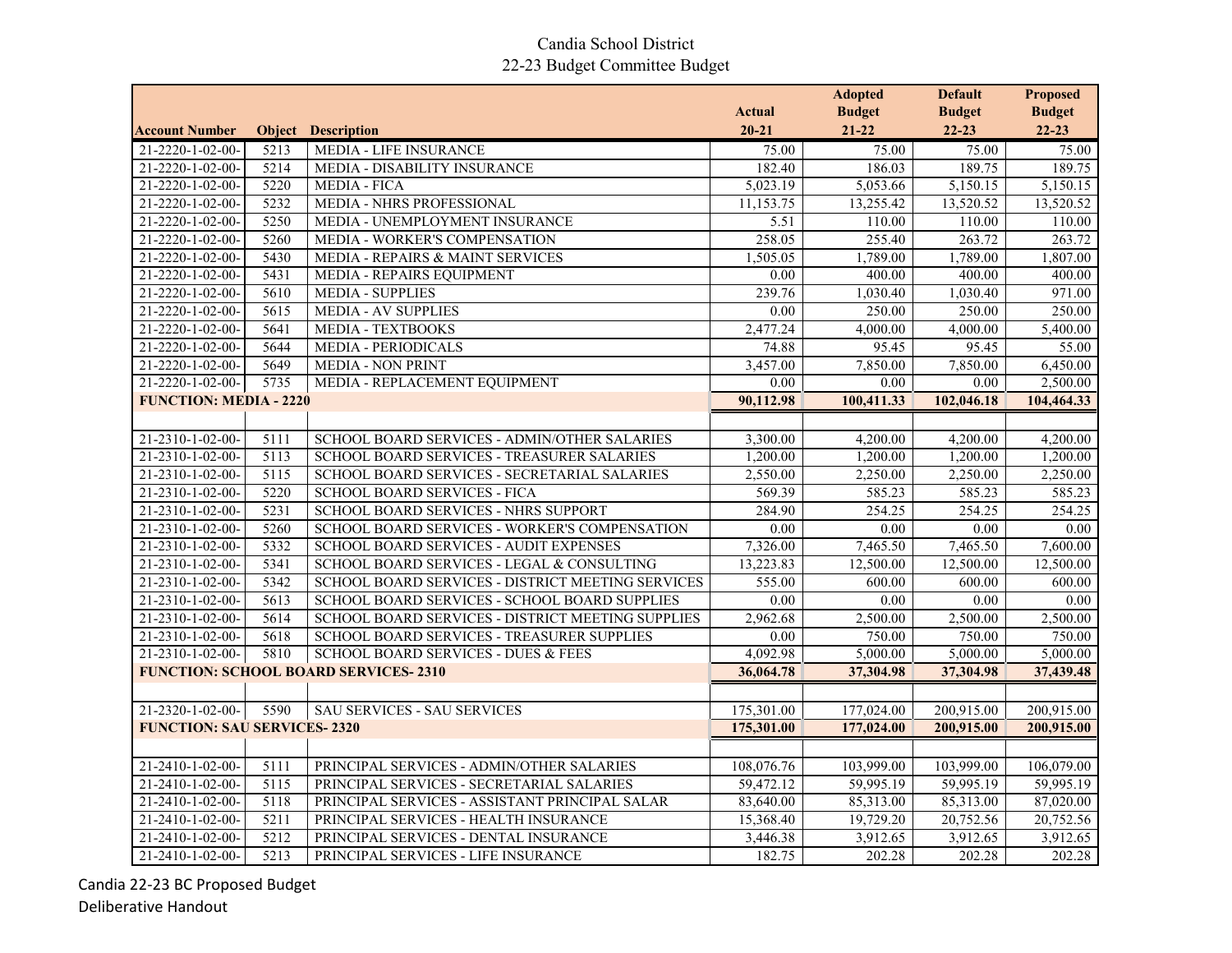|                                          |      |                                               |               | <b>Adopted</b> | <b>Default</b>         | <b>Proposed</b> |
|------------------------------------------|------|-----------------------------------------------|---------------|----------------|------------------------|-----------------|
|                                          |      |                                               | <b>Actual</b> | <b>Budget</b>  | <b>Budget</b>          | <b>Budget</b>   |
| <b>Account Number</b>                    |      | <b>Object Description</b>                     | $20 - 21$     | $21 - 22$      | $22 - 23$              | $22 - 23$       |
| 21-2410-1-02-00-                         | 5214 | PRINCIPAL SERVICES - DISABILITY INSURANCE     | 521.00        | 558.47         | 569.64                 | 569.64          |
| 21-2410-1-02-00-                         | 5220 | PRINCIPAL SERVICES - FICA                     | 18,727.70     | 19,072.01      | 19,072.01              | 19,361.71       |
| 21-2410-1-02-00-                         | 5231 | PRINCIPAL SERVICES - NHRS SUPPORT             | 4,564.30      | 5,880.26       | 5,880.26               | 5,880.26        |
| 21-2410-1-02-00-                         | 5232 | PRINCIPAL SERVICES - NHRS PROFESSIONAL        | 33,176.55     | 39,793.38      | 39,793.38              | 40,589.41       |
| 21-2410-1-02-00-                         | 5240 | PRINCIPAL SERVICES - TUITION REIMBURSEMENT    | 1,855.00      | 7,065.00       | 7,065.00               | 6,600.00        |
| 21-2410-1-02-00-                         | 5241 | PRINCIPAL SERVICES - WORKSHOP REIMB PROF      | 639.00        | 2,000.00       | 2,000.00               | 2,000.00        |
| 21-2410-1-02-00-                         | 5244 | PRINCIPAL SERVICES - SECRETARIAL WORKSHOP     | 0.00          | 850.00         | 850.00                 | 425.00          |
| 21-2410-1-02-00-                         | 5250 | PRINCIPAL SERVICES - UNEMPLOYMENT INSURANCE   | 19.28         | 440.00         | 440.00                 | 440.00          |
| 21-2410-1-02-00-                         | 5260 | PRINCIPAL SERVICES - WORKER'S COMPENSATION    | 1,033.63      | 1,009.70       | 1,037.68               | 1,037.68        |
| 21-2410-1-02-00-                         | 5430 | PRINCIPAL SERVICES - REPAIRS & MAINT SERVICES | 1,503.10      | 2,630.00       | 2,630.00               | 2,630.00        |
| 21-2410-1-02-00-                         | 5442 | PRINCIPAL SERVICES - RENTAL OF EQUIPMENT      | 1,618.32      | 2,520.00       | 1,253.00               | 1,253.00        |
| 21-2410-1-02-00-                         | 5531 | PRINCIPAL SERVICES - TELEPHONE                | 8,958.85      | 7,800.00       | 7,800.00               | 7,800.00        |
| 21-2410-1-02-00-                         | 5534 | PRINCIPAL SERVICES - POSTAGE                  | 1,229.29      | 1,700.00       | 1,700.00               | 1,700.00        |
| 21-2410-1-02-00-                         | 5540 | PRINCIPAL SERVICES - ADVERTISING              | 248.80        | 500.00         | 500.00                 | 500.00          |
| 21-2410-1-02-00-                         | 5550 | PRINCIPAL SERVICES - PRINTING                 | 260.00        | 1,000.00       | 1,000.00               | 500.00          |
| 21-2410-1-02-00-                         | 5580 | PRINCIPAL SERVICES - MILEAGE REIMBURSEMENT    | 652.73        | 1,350.00       | 1,350.00               | 1,000.00        |
| 21-2410-1-02-00-                         | 5610 | PRINCIPAL SERVICES - SUPPLIES                 | 1,715.30      | 300.00         | 300.00                 | 1,500.00        |
| 21-2410-1-02-00-                         | 5641 | PRINCIPAL SERVICES - TEXTBOOKS                | 0.00          | 172.50         | 172.50                 | 172.00          |
| 21-2410-1-02-00-                         | 5644 | PRINCIPAL SERVICES - PERIODICALS              | 89.00         | 365.00         | 365.00                 | 365.00          |
| 21-2410-1-02-00-                         | 5735 | PRINCIPAL SERVICES - REPLACEMENT EQUIPMENT    | 0.00          | 0.00           | 0.00                   | 0.00            |
| 21-2410-1-02-00-                         | 5810 | PRINCIPAL SERVICES - DUES & FEES              | 1,740.00      | 2,095.00       | 2,095.00               | 2,039.95        |
| <b>FUNCTION: PRINCIPAL SERVICES-2410</b> |      |                                               | 348,738.26    | 370,252.64     | 370,048.15             | 374, 325. 33    |
|                                          |      |                                               |               |                |                        |                 |
| 21-2600-1-02-00-                         | 5111 | MAINTENANCE - ADMIN/OTHER SALARIES            | 61,939.53     | 63,179.00      | 63,179.00              | 64,443.00       |
| 21-2600-1-02-00-                         | 5116 | MAINTENANCE - CUSTODIAL SALARIES              | 85,709.72     | 91,652.76      | 91,652.76              | 98,139.34       |
| 21-2600-1-02-00-                         | 5211 | MAINTENANCE - HEALTH INSURANCE                | 35,396.56     | 59,909.40      | 59,909.40              | 63,016.92       |
| 21-2600-1-02-00-                         | 5212 | MAINTENANCE - DENTAL INSURANCE                | 1,504.70      | 2,414.29       | 2,414.29               | 2,414.29        |
| 21-2600-1-02-00-                         | 5213 | MAINTENANCE - LIFE INSURANCE                  | 118.56        | 148.89         | 147.69                 | 147.69          |
| 21-2600-1-02-00-                         | 5214 | MAINTENANCE - DISABILITY INSURANCE            | 179.16        | 360.76         | 361.65                 | 361.65          |
| 21-2600-1-02-00-                         | 5220 | MAINTENANCE - FICA                            | 10,626.07     | 11,844.63      | 11,844.63              | 12,437.54       |
| 21-2600-1-02-00-                         | 5231 | MAINTENANCE - NHRS SUPPORT                    | 12,052.45     | 17,194.01      | 17,194.01              | 17,906.27       |
| 21-2600-1-02-00-                         | 5250 | MAINTENANCE - UNEMPLOYMENT INSURANCE          | 13.77         | 550.00         | 550.00                 | 550.00          |
| 21-2600-1-02-00-                         | 5260 | MAINTENANCE - WORKER'S COMPENSATION           | 3,242.99      | 3,272.17       | 3,260.50               | 3,260.50        |
| 21-2600-1-02-00-                         | 5330 | MAINTENANCE - OTHER PROFESSIONAL SERVICES     | 27,848.00     | 0.00           | $0.00\,$               | 0.00            |
| 21-2600-1-02-00-                         | 5411 | MAINTENANCE - WATER/SEWERAGE                  | 7,226.00      | 6,835.85       | 6,835.85               | 8,160.00        |
| 21-2600-1-02-00-                         | 5430 | MAINTENANCE - REPAIRS & MAINT SERVICES        | 15,247.67     | 10,960.00      | 10,960.00              | 13,300.00       |
| 21-2600-1-02-00-                         | 5432 | MAINTENANCE - REPAIRS BUILDINGS               | 19,946.77     | 20,000.00      | $\overline{20,000.00}$ | 20,000.00       |
| 21-2600-1-02-00-                         | 5433 | MAINTENANCE - REPAIRS GROUNDS                 | 5,680.00      | 7,850.00       | 7,850.00               | 8,850.00        |
| 21-2600-1-02-00-                         | 5434 | MAINTENANCE - BUILDING IMPROVEMENTS           | 23,350.35     | 1,386.61       | 1,386.61               | 35,246.57       |
| 21-2600-1-02-00-                         | 5435 | MAINTENANCE - REPAIRS MAINT EQUIPMENT         | 338.75        | 1,000.00       | 1,000.00               | 1,000.00        |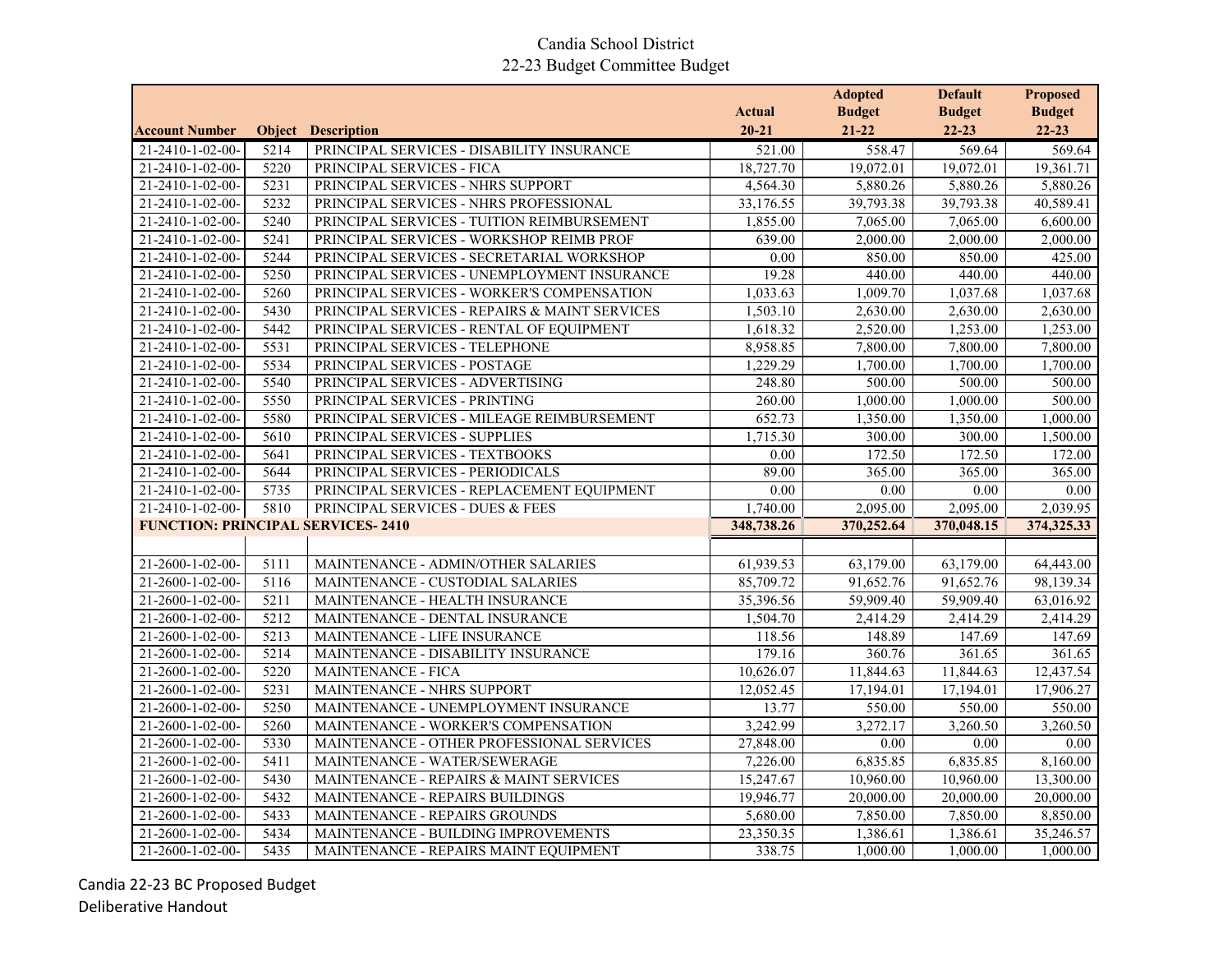|                                        |                  |                                              |                   | <b>Adopted</b>        | <b>Default</b> | <b>Proposed</b>  |
|----------------------------------------|------------------|----------------------------------------------|-------------------|-----------------------|----------------|------------------|
|                                        |                  |                                              | <b>Actual</b>     | <b>Budget</b>         | <b>Budget</b>  | <b>Budget</b>    |
| <b>Account Number</b>                  |                  | <b>Object Description</b>                    | $20 - 21$         | $21 - 22$             | $22 - 23$      | $22 - 23$        |
| 21-2600-1-02-00-                       | 5436             | MAINTENANCE - REPAIRS SECURITY SYSTEM        | 1,161.50          | 500.00                | 500.00         | 500.00           |
| 21-2600-1-02-00-                       | 5437             | MAINTENANCE - GARBAGE REMOVAL                | 2,630.13          | $\overline{5,100.00}$ | 5,100.00       | 5,100.00         |
| 21-2600-1-02-00-                       | 5521             | MAINTENANCE - PROPERTY/LIABILITY INS         | 13,645.00         | 13,644.62             | 13,644.62      | 14,873.00        |
| $21 - 2600 - 1 - 02 - 00$              | 5580             | MAINTENANCE - MILEAGE REIMBURSEMENT          | 0.00              | 200.00                | 200.00         | 200.00           |
| 21-2600-1-02-00-                       | 5610             | MAINTENANCE - SUPPLIES                       | 9,639.68          | 5,700.00              | 5,700.00       | 5,700.00         |
| 21-2600-1-02-00-                       | 5612             | MAINTENANCE - MAINTENANCE SUPPLIES           | 6,539.53          | 15,225.00             | 15,225.00      | 15,225.00        |
| $21 - 2600 - 1 - 02 - 00$              | 5619             | MAINTENANCE - SUPPLIES GROUNDS               | 4,820.00          | 500.00                | 500.00         | 1,339.52         |
| 21-2600-1-02-00-                       | 5622             | MAINTENANCE - ELECTRICITY                    | 46,127.26         | 40,000.00             | 40,000.00      | 47,000.00        |
| 21-2600-1-02-00-                       | 5624             | MAINTENANCE - OIL                            | 24,303.98         | 40,000.00             | 40,000.00      | 36,000.00        |
| 21-2600-1-02-00-                       | 5626             | MAINTENANCE - GASOLINE                       | 0.00              | 150.00                | 150.00         | 150.00           |
| 21-2600-1-02-00-                       | 5731             | MAINTENANCE - NEW EQUIPMENT                  | 0.00              | 6,880.00              | 0.00           | 6,880.00         |
| 21-2600-1-02-00-                       | 5735             | MAINTENANCE - REPLACEMENT EQUIPMENT          | $\overline{0.00}$ | 400.00                | 0.00           | 600.00           |
| <b>FUNCTION: MAINTENANCE - 2600</b>    |                  |                                              | 419,288.13        | 426,857.99            | 419,566.01     | 482,801.29       |
|                                        |                  |                                              |                   |                       |                |                  |
| 21-2700-1-02-00-                       | $\sqrt{5517}$    | REG ED TRANSPORTATION - ATHLETIC TRANS       | 3,212.49          | 11,600.00             | 11,600.00      | 11,600.00        |
| 21-2700-1-02-00-                       | 5518             | REG ED TRANSPORTATION - FIELD TRIPS          | 0.00              | 7,500.00              | 7,500.00       | 7,500.00         |
| 21-2700-1-02-00-                       | 5519             | REG ED TRANSPORTATION - TRANSPORTATION       | 298,745.71        | 307,396.96            | 307,396.96     | 319,692.88       |
| $21 - 2700 - 1 - 02 - 61 -$            | $\frac{5519}{ }$ | SPED TRANSPORTATION - TRANSPORTATION         | 84,434.83         | 290,264.00            | 290,264.00     | 290,264.00       |
| <b>FUNCTION: TRANSPORTATION - 2700</b> |                  |                                              | 386,393.03        | 616,760.96            | 616,760.96     | 629,056.88       |
|                                        |                  |                                              |                   |                       |                |                  |
| 21-2814-0-00-00-                       | 5330             | <b>EVALUATION SERVICES - OTHER PROF SVCS</b> | 0.00              | 0.00                  | 0.00           | 0.00             |
| <b>FUNCTION: EVALUATION - 2814</b>     |                  |                                              | 0.00              | 0.00                  | 0.00           | 0.00             |
|                                        |                  |                                              |                   |                       |                |                  |
|                                        |                  |                                              |                   |                       |                |                  |
| 21-2840-1-02-00-                       | 5111             | IT - ADMIN/OTHER SALARIES                    | 68,666.40         | 70,040.00             | 70,040.00      | 71,441.00        |
| 21-2840-1-02-00-                       | 5211             | IT - HEALTH INSURANCE                        | 17,910.06         | 20,451.00             | 20,451.00      | 21,511.80        |
| 21-2840-1-02-00-                       | 5212             | IT - DENTAL INSURANCE                        | 813.62            | 887.71                | 887.71         | 887.71           |
| 21-2840-1-02-00-                       | $\sqrt{5213}$    | <b>IT - LIFE INSURANCE</b>                   | 75.00             | 75.00                 | 75.00          | 75.00            |
| 21-2840-1-02-00-                       | 5214             | IT - DISABILITY INSURANCE                    | 198.60            | 206.62                | 210.75         | 210.75           |
| 21-2840-1-02-00-                       | 5220             | IT-FICA                                      | 4,998.00          | 5,358.06              | 5,358.06       | 5,465.23         |
| 21-2840-1-02-00-                       | 5231             | <b>IT - NHRS SUPPORT</b>                     | 7,669.99          | 9,847.62              | 9,847.62       | 10,044.60        |
| 21-2840-1-02-00-                       | 5240             | IT - TUITION REIMBURSEMENT                   | 1,920.00          | 2,880.00              | 2,880.00       | 4,950.00         |
| 21-2840-1-02-00-                       | 5241             | IT - WORKSHOP REIMB PROF                     | 0.00              |                       | 825.00         |                  |
| 21-2840-1-02-00-                       | 5250             | IT - UNEMPLOYMENT INSURANCE                  | 5.51              | 825.00<br>110.00      | 110.00         | 825.00<br>110.00 |
| 21-2840-1-02-00-                       | 5260             | IT - WORKER'S COMPENSATION                   | 291.25            |                       | 292.91         | 292.91           |
| 21-2840-1-02-00-                       | 5330             | <b>IT - OTHER PROF SVCS</b>                  | 165.00            | 283.66<br>1,500.00    | 1,500.00       | 1,500.00         |
| 21-2840-1-02-00-                       | 5431             | IT - REPAIRS EQUIPMENT                       | 0.00              | 1,500.00              | 1,500.00       | 1.500.00         |
| 21-2840-1-02-00-                       | 5610             | <b>IT - SUPPLIES</b>                         | 1,156.56          | 5,000.00              | 5,000.00       | 5,000.00         |
| 21-2840-1-02-00-                       | 5650             | IT - SOFTWARE                                | 15,231.98         | 22,808.91             | 22,808.91      | 11,985.51        |
| 21-2840-1-02-00-                       | 5734             | IT - NEW COMPUTER EQUIP                      | $\overline{0.00}$ | 0.00                  | 0.00           | 0.00             |